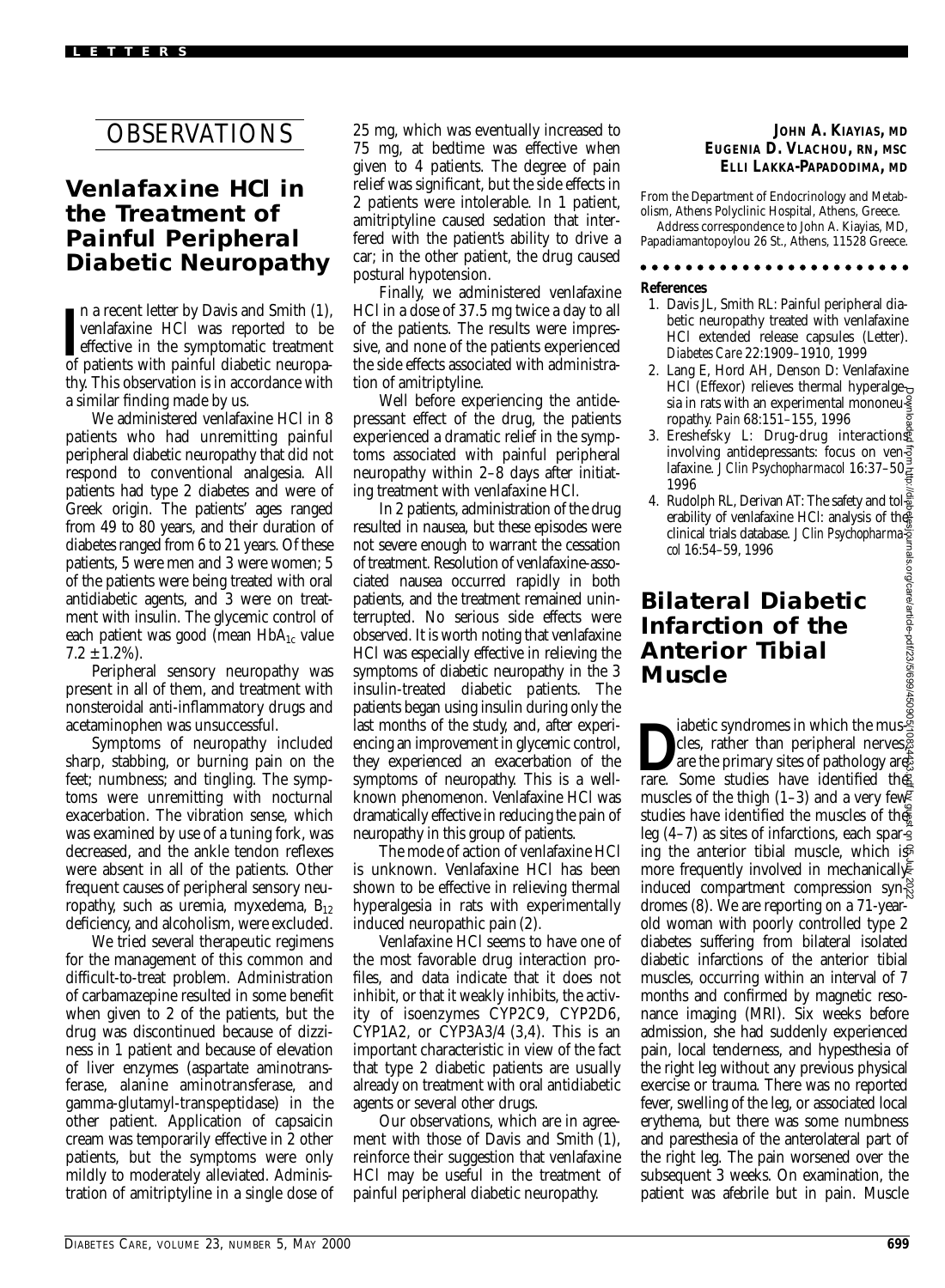

Figure 1—*Sagittal MRI of the right and left lower leg (1*A*, 1*D)*. Inversion recovery images with fat signal suppression reveal high water content of the anterior tibial muscle (long arrows), suggestive of subacute infarction, while signal of the gastrocnemius muscle (arrowheads) is normal. The corresponding axial slices 10 cm below the knee demonstrate signal abnormality of the anterior tibial muscle (short arrows), while the muscles of the peroneal group and gastrocnemius appear normal (1*B*: inversion recovery MRI; 1*C*, 1*E*: long T2-weighted MRI).*

strength of the right lower limb was normal with the exception of paretic dorsal extension of the foot (grade 4 Medical Research Council [MRC]). She was unable to walk on her heels. Tendon reflexes were normal in the arms and hyporeactive in the knees and ankles. There was hyperpathia to tactile stimuli and paresthesia in the distal part of the anterolateral right leg. Pinprick and light touch sensation was attenuated in the same area. All peripheral arterial pulses were normal. There was no significant difference between the maximal circumferences of

both legs  $(<$ 2 cm), but there was some mild bilateral ankle edema. The fasting blood glucose was 147 mg/dl, the  $HbA_{1c}$  concentration was  $6.7\%$  (normal  $\leq 5.7\%$ ), and the Cpeptide level was 1.43 mmol/l (normal -0.99 mmol/l). The white blood cell count was 7,500 cells/mm3 with a normal differential. The erythrocyte sedimentation rate was 33 mm/h and the C-reactive protein 2.0 mg/l (normal -2.0 mg/l). Repeated levels of creatine kinase, coagulation tests, and creatinine levels were normal. Cerebrospinal fluid showed normal protein content and cell

count. Standard motor nerve conduction and F-wave studies of bilateral deep peroneal and tibial nerves were normal. Sensory nerve conduction studies of both sural nerves showed reduced action potential amplitudes and normal nerve conduction velocities. Concentric needle electromyography (EMG) of the right anterior tibial muscle displayed severe fibrillations and positive sharp waves  $(3 +$  on a scale from 0 to  $4+$ ). In contrast, there were only a few questionable fibrillations in the extensor hallucis longus muscle and posterior tibial muscle, and no pathologic spontaneous activity in the peronaeus longus, rectus femoris, vastus medialis, gastrocnemius, gluteus medius, and adductor longus muscles. Motor unit potentials of the anterior tibial muscle were slightly enlarged. The follow-up EMG examination, 8 days later, did not show any significant change in the distribution of the spontaneous activity, which was still very prominent in the anterior tibial muscle and at this time not present in the posterior tibial muscle. The plain X-ray of the leg showed no skeletal lesions. B-mode sonography of the anterolateral leg muscles and Doppler sonography and duplex scanning of the lower-limb arteries were normal. The MRI of the lumbar spine was normal. The MRI of the right leg showed high signal intensity of the anterior tibial muscle (Fig. 1*C*), while all other peroneal muscles, as well as the gastrocnemius muscle appeared with normal signals in the long T2-weighted images. No abnormalities could be detected in the other tissues such as nerves, bones, or soft tissues. In T1-weighted images, before and after contrast enhancement, no significant signal abnormalities were present. Inversion recovery MRI techniques were applied to differentiate between the fat and water contents of the muscle structure by using delay times for the inversion pulse producing fat and water signal suppression. These images revealed a normal fat distribution but an increased net-water content of the anterior tibial muscle (Fig. 1*A*, 1*B*).

With analgesic therapy, the symptoms gradually improved until they completely resolved after 7 weeks. However, 7 months later, the patient was readmitted because of similar pain and tenderness of the anterolateral left leg. On admission, she was unable to walk on her heels, and dorsal extension of the foot was grade 3 MRC on the left and  $4+$  MRC on the right. Hyperpathia to tactile stimuli and paresthesia of the anterolateral aspect of the left leg were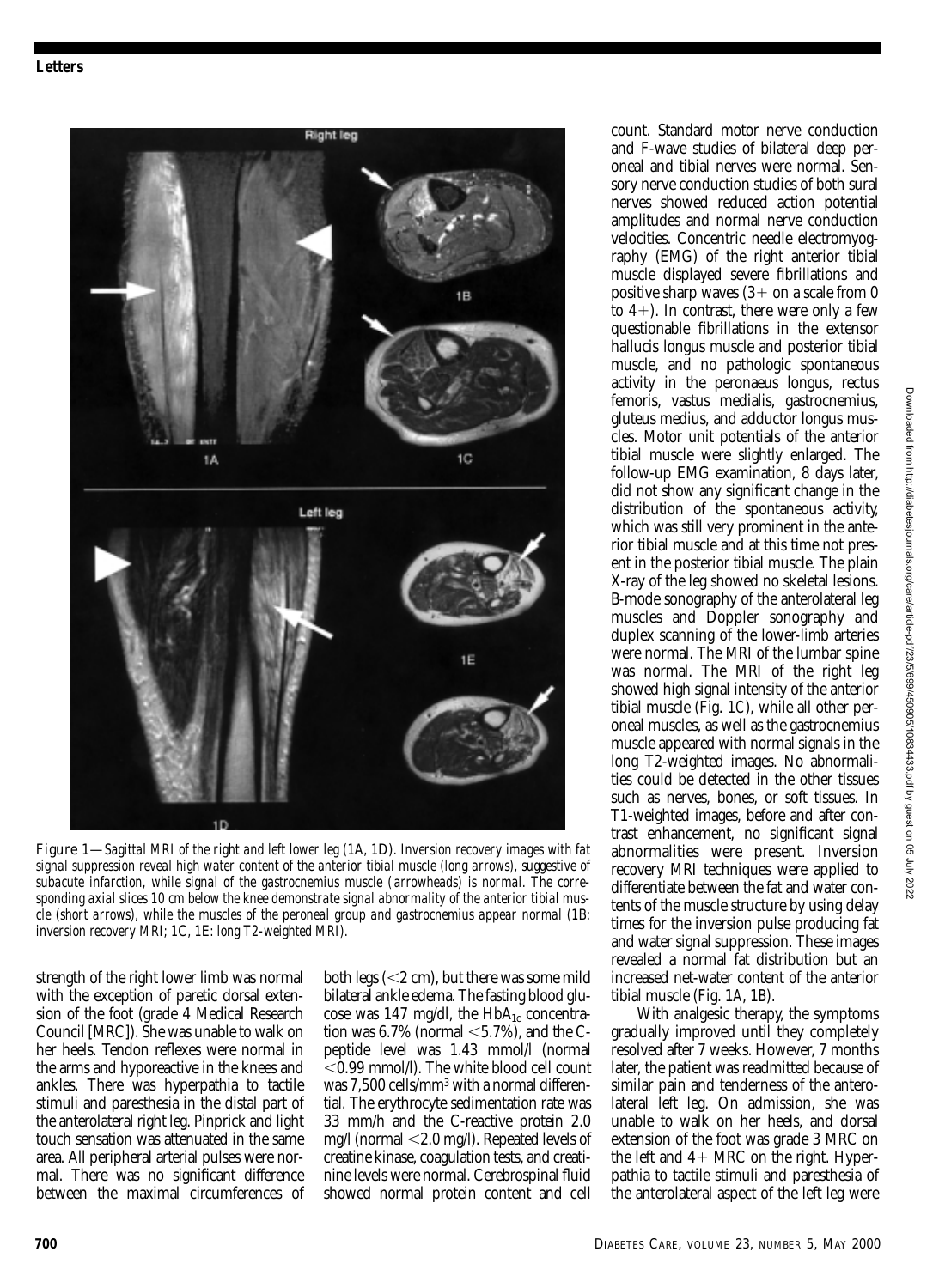also found. The patient's  $HbA_{1c}$  was elevated to  $7.9\%$  (normal  $\leq 5.7\%$ ), whereas other routine laboratory tests were normal. The EMG of the left anterior tibial muscle displayed moderate fibrillations and positive sharp waves  $(2 +$  on a scale from 0 to 4), while there was no pathologic spontaneous activity in neighboring muscles. Control EMG of the right anterior tibial muscle showed enlarged polyphasic motor unit potentials with no signs of spontaneous activity and a severely disrupted interference pattern. This time, MRI scans of the left leg showed isolated high signal intensity changes of the left anterior tibial muscle in the inversion recovery (Fig. 1*D*) and T2-weighted images (Fig. 1*E*).

In our patient with inadequately controlled diabetes, muscle infarction was at both times suggested by the acute onset of localized pain in the anterolateral leg. Several weeks after onset, EMG revealed profuse pathologic spontaneous activity confined to the anterior tibial muscles. Standard motor conduction studies of lower-limb nerves were normal, so that a mononeuropathy of the deep or common peroneal nerve was unlikely, whereas sensory nerve conduction studies were suggestive of mild sensory polyneuropathy. Laboratory investigations of serum, including creatine-kinase and cerebrospinal fluid, gave no indication of ongoing inflammation. In the absence of a history of previous trauma or excessive exercise, a mechanically induced anterior compartment syndrome of the leg with increased tissue pressure resulting in ischemia seemed unlikely. Also, typical features of anterior compartment syndrome, such as involvement of the anterior tibial muscle and the peroneal muscles, swelling of the leg and an electrically silent EMG (8), were absent in our patient. The MRI suggested an isolated lesion of both anterior tibial muscles, 4 and 6 weeks after onset of symptoms. There was increased signal intensity in long T2-weighted images and fat and water-suppression inversion-recovery sequences, thus indicating an increased net water content of the anterior tibial muscle. These findings were the morphological correlate of subacute infarction, i.e., the muscular tissue was beyond the stage of contrast enhancement but had not yet reached the chronic stage with formation of fatty streaks or scar tissue, as described in several histopathological studies (1,6). We did not supplement the imaging results by muscle biopsy in order to limit focal muscular damage in accordance with other authors (3). Clinical examination and ultrasound of the leg arteries failed to demonstrate large vessel occlusion. Usually, the anterior tibial muscle is supplied by 3 or 4 branches of the anterior tibial artery (9) that do not regularly show up on angiography. We assume that they must have been occluded in our patient, as in previous autopsy studies in patients with diabetic muscle infarction, extensive atherosclerosis of small muscular and intramuscular arteries has been reported (6). The sensory abnormalities had to be summarized under a mild peripheral sensory polyneuropathy as indicated by the bilaterally low tendon reflex activity in the lower limbs and abnormalities of sensory nerve conduction.

In summary, from the clinical history and examination, the electrodiagnostic findings, and, in particular, the findings of MRI, we concluded that our patient suffered from diabetic muscle infarction of the anterior tibial muscles. According to the literature, a contralateral recurrence is not rare (6). Recent articles included patients with diabetic muscle infarctions of the legs and all involved the calves, directing attention from the thigh to other muscular regions as potential sites of infarction (4–7). However, to the best of our knowledge, this is the first report to describe isolated bilateral diabetic infarctions of the anterior tibial muscles.

### **KONSTANTINOS SPENGOS, MD JOHANNES C. WÖHRLE, MD JOHANNES BINDER, MD ANDREAS SCHWARTZ, MD MICHAEL HENNERICI, MD**

From the Department of Neurology, Universitätsklinikum Mannheim, University of Heidelberg, Mannheim, Germany.

Address correspondence to Johannes C. Wöhrle, MD, the Department of Neurology, Universitätsklinikum Mannheim, University of Heidelberg, Theodor Kutzer Ufer, D-68135 Mannheim, Germany. E-mail: woehrle@neuro.ma.uni-heidelberg.de.

#### . . . . . . . . . . . . . . . .

**References**

- 1. Barohn RJ, Kissel JT: Case-of-the-month: painful thigh mass in a young woman: diabetic muscle infarction. *Muscle Nerve* 15: 850–855, 1992
- 2. Scully RE, Mark EJ, McNeely WF, Ebeling SH, Phillips LD: Case records of the Massachusetts General Hospital: weekly clinicopathological exercises. Case 29-1997: a 54-year-old diabetic woman with pain and swelling of the leg. *N Engl J Med* 337:839– 845, 1997
- 3. Keller DR, Erpelding M, Grist T: Diabetic muscular infarction: preventing morbidity by avoiding excisional biopsy. *Arch Intern Med* 157:1611–1617, 1997
- 4. Umpierrez GE, Stiles RG, Kleinbart J, Krendel DA, Watts NB: Diabetic muscle infarction. *Am J Med* 101:245–250, 1996
- 5. Van Slyke MA, Ostrov BE: MRI evaluation of diabetic muscle infarction. *Magn Reson Imaging* 13:325–329, 1995
- 6. Chester CS, Banker MD: Focal infarction of muscle in diabetics. *Diabetes Care* 9:623– 630, 1986
- 7. Nunez-Hoyo M, Gardner CL, Motta AO, Ashmead JW: Skeletal muscle infarction in diabetes: MR findings. *J Comput Assist Tomogr* 17:986–988, 1993
- 8. Shields RW Jr, Root KE, Wilbourn AJ Compartment syndromes and compression neuropathies in coma. *Neurology* 36: 1370–1374, 1986
- 9. Lang J, Wachsmuth W: Bein und Statik. In *Praktische Anatomie. Bein und Statik*. Berlin, Springer-Verlag, 1972, p. 311–313

### **Function of Pancreatic Islets Isolated From a Type 1 Diabetic Patient**

In type 1 diabetes, the progressive autoimmune destruction of the pancressite atic β-cells leads to insulin deficiency, with reduced or absent response to glucose n type 1 diabetes, the progressives autoimmune destruction of the pancre $\tilde{\mathbb{F}}$ atic  $\beta$ -cells leads to insulin deficiency. and nonglucose stimuli. An additional hor monal defect involves glucagon secretion. This includes loss of glucose-induced sup $\frac{1}{2}$ pression of glucagon secretion and exag- $\frac{1}{2}$ gerated increase of glucagon in response to stimuli such as arginine infusion and a pro $\in$ tein meal. It can be corrected by restoration of insulin levels. Not surprisingly, the information on insulin and glucagon secretion in human type 1 diabetes has been obtained almost exclusively from in vivo studies. To our knowledge, only 1 article has been published on the function of isolated type 1 diabetic islets (1). In that case, pre-proinsulin mRNA and insulin content, as well as insulin response, were evaluated from isolated islets at the clinical onset of disease. The authors found that, although markedly reduced,  $\beta$ -cells were still present, which showed a disproportionate impairment of insulin release ability. This include the pancreases of large-propagation and computer the pancreases of large-propagation neuroplation in the pancreases of large Downloaded in the pancrease of large-propagation and statik. Behindles in the pancr

Our laboratories are involved in the preparation and characterization of islets of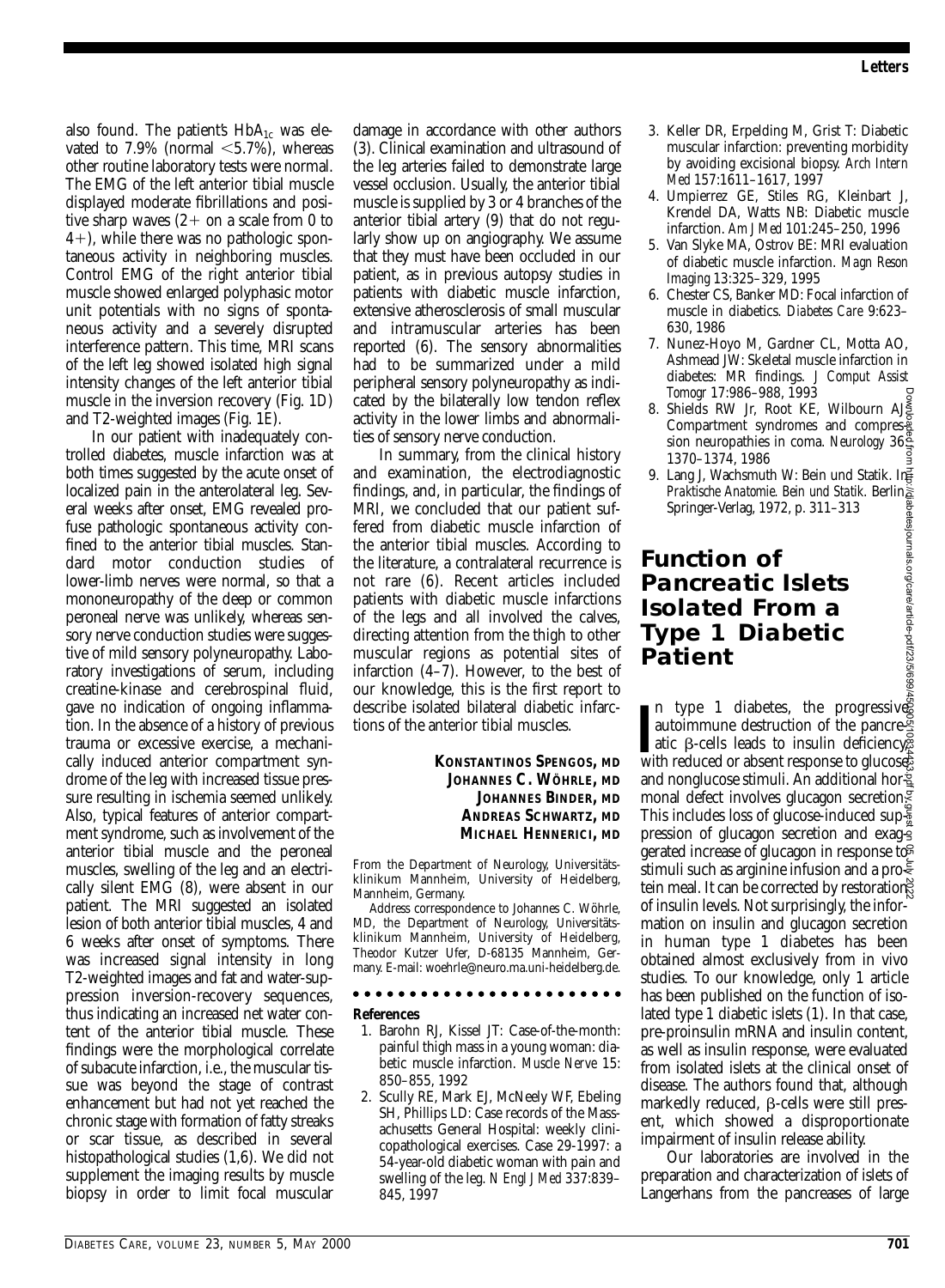### *Letters*

mammals and people (2,3). We received the pancreas of P.E., a young type 1 diabetic patient, who was a multiorgan donor, and had died accidentally, 8 months after the diagnosis of type 1 diabetes. This provided us the unique opportunity to study some of the functional properties of the islets isolated from a type 1 diabetes pancreas, at a few months from clinical onset of disease.

P.E. was a 14–year-old type 1 diabetic girl. Eight months before the car accident that caused her death, she had been admitted to an emergency medicine clinic because of a coma of unknown origin, and the diagnosis of diabetic ketoacidosis was soon made. After a full recovery, she was followed by a pediatric diabetologist, who confirmed the diagnosis of type 1 diabetes by demonstrating the presence of positivity for HLA-DR3, high titer of islet cell antibody, anti-GAD, and anti-IA2 antibodies, and low levels of plasma C-peptide. Diabetes control was maintained fair (HbA<sub>1c</sub> levels <8%) by  $\sim$ 0.4 U/kg body wt of insulin, given daily through 3 separate injections. After the car accident, and after brain death was confirmed, her parents agreed to organ donation.

The islets were prepared in the laboratory in Pisa, Italy, by collagenase digestion and density gradient purification (2,4). Aliquots of the final preparation were sent to Brussels for the evaluation of insulin synthesis and to perform perifusion experiments, as previously described (5). The other studies were performed in Pisa and Rome, according to previously reported procedures (2,4). The results were compared with those generated with the islets prepared from the pancreas of a 25-yearold woman. Also in this case, the cause of death had been a car accident, and we isolated the islets 2 days after the type 1 diabetic pancreas processing. The methods used were the same and the final purity was  $\sim$ 90%.

During the isolation process, the islets from the type 1 diabetic patient appeared as discrete round or oval structures that could be identified by dithizone staining. At the end of the isolation and purification procedures, the purity of the islets, as roughly estimated by dithizone staining, was  $\sim$ 60%.

After 5 days of isolation, the insulin synthetic activity was measured during a 2-h incubation at 10 mmol/l glucose. When expressed as a function of corresponding insulin content, the rate of glucose-induced insulin synthesis in  $\beta$ -cells from the dia-



Figure 1—*Insulin release from human islets isolated from diabetic (*—*) and control donors (•••). Preparations were perifused with 10-min pulses of varying glucose concentrations with or without 5 mmol/l arginine.*

betic pancreas was 76% of the values measured in control cells (4.8 vs. 6.3%).

By the perifusion experiments, the first-phase insulin release was analyzed and the data were expressed as function of insulin content (Fig. 1). The basal insulin discharge from diabetic ß-cells was comparable to that from control preparations, whereas their glucose-stimulated activity was markedly reduced. The diabetic islets did not respond to 5 mmol/l glucose, whereas control cells were stimulated 4-fold; their secretory activity increased 2- to 3-fold at 10 and 20 mmol/l glucose, but their maximal activity was still 4-fold lower than that of control values. This reduced glucose responsiveness could not be corrected by the addition of arginine.

The static incubation experiments (mean  $\pm$  SD of 4 to 5 determinations) were performed after 5 and 17 days of isolation, with the islets kept under standardized culture conditions (2,4). Shortly after the isolation, insulin release (expressed as percent of insulin content) in response to 3.3 mmol/l glucose and 3.3 mmol/l glucose  $+20$ mmol/l arginine was similar in control (respectively  $1.0 \pm 0.2$  and  $1.7 \pm 0.4$ %) and type 1 (respectively  $1.2 \pm 0.4$  and  $1.5 \pm 1.5$ 0.3%) islets, whereas the secretion of the hormone in response to 16.7 mmol/l glucose and 16.7 mmol/l glucose plus 1 mmol/l 3-isobutyl-1-methylxanthine (IBMX) was

lower from type 1 islets (respectively  $1.6 \pm$ 0.3 and  $1.9 \pm 0.2\%$ ) than from control cells (respectively  $2.6 \pm 0.6$  and  $3.0 \pm 0.2\%$ ). After 17 days of culture, the difference at high glucose was not observed (high glucose plus IBMX was not tested); insulin secretion, normalized for insulin content, was  $7.8 \pm 1.2\%$  from diabetic islets and 6.5  $\pm$  0.5% from control islets.

The release of glucagon (pg/ml, mean  $\pm$ SD of 4 to 5 determinations) from both shortly prepared and cultured type 1 diabetic islets was similar at 3.3 (respectively  $20.6 \pm 1.2$  and  $20.3 \pm 1.1$ ) and  $16.7$  (19.9  $\pm$ 1.6 and 20.9  $\pm$  1.8) mmol/l glucose, whereas the control islets showed a reduction of glucagon release  $(\sim 20\%)$  in response to high glucose (5-day cultured islets:  $21.8 \pm 1.4$  at 3.3 mmol/l glucose and  $17.6 \pm 1.5$  at 16.7 mmol/l glucose; 17-day cultured islets:  $22.4 \pm 0.9$  at 3.3 mmol/l glucose and  $16.8 \pm 0.2$  at 16.7 mmol/l glucose). The addition of arginine to 3.3 mmol/l glucose caused a similar increase of glucagon release from both diabetic  $(25.2 \pm 4.0 \text{ and}$  $31.6 \pm 8.7$ , respectively, from 5- and 17-day cultured cells), and control  $(33.1 \pm$ 6.2 and  $26 \pm 1.3$ , respectively, from 5- and 17-day cultured cells) islets.

In the present study, the hormonal function of islets prepared from type 1 diabetic patient a few months from the onset of disease is reported for the first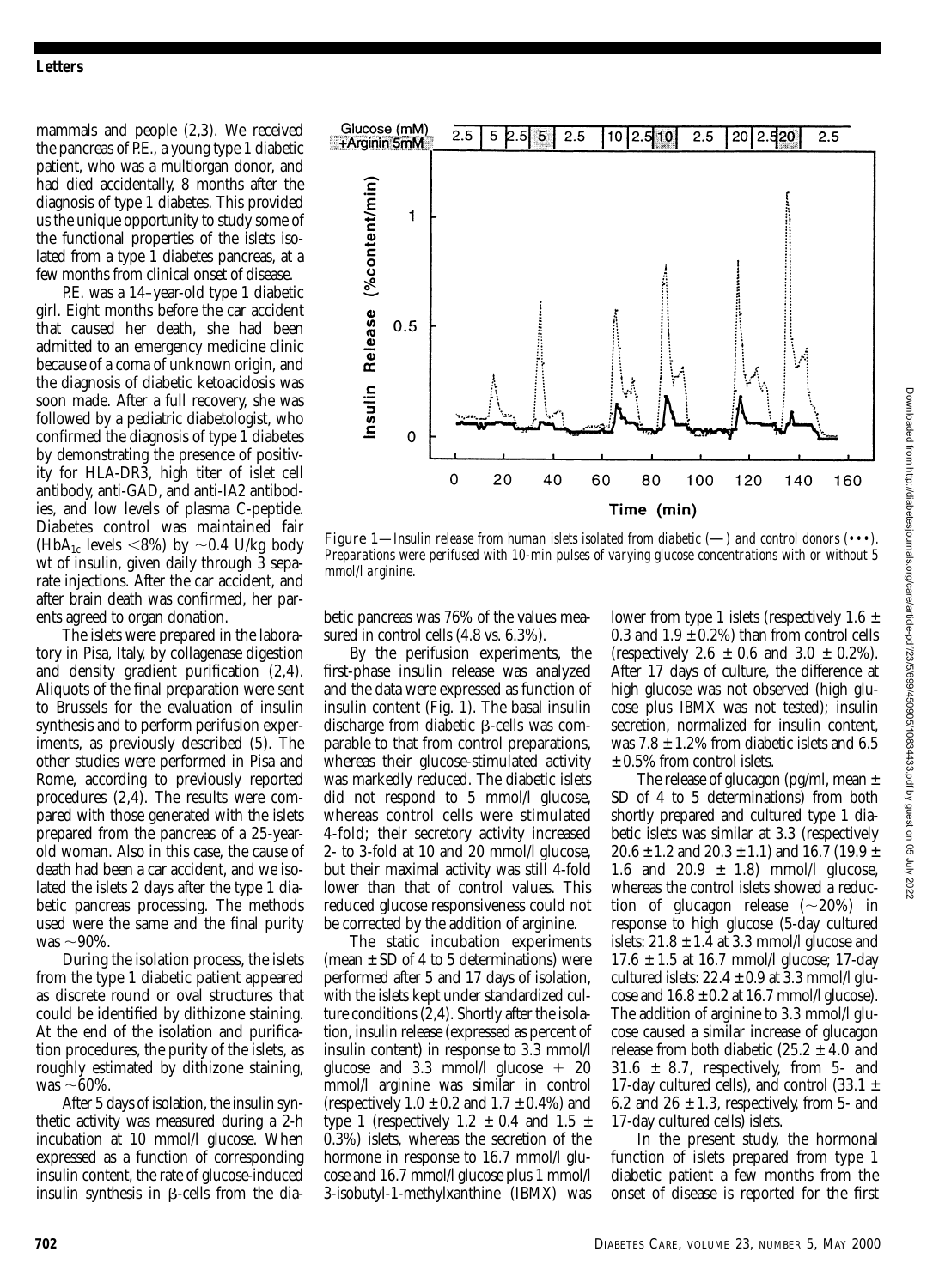time. In these islets, 8 months after the diagnosis of diabetes, some residual cells capable of insulin synthesis and secretion were still present.

Our results confirm in vivo data showing that the defects of insulin release in this type of diabetes are mainly quantitative and involve a wide range of insulinotropic agents. Interestingly, we found that the characteristics of insulin release of type 1 diabetic islets seemed to improve after a period of culture. This is in agreement with previous data obtained with islets prepared from NOD mice, showing reversal of glucose-induced insulin release suppression after 7 days of culture (6). In that case, removal of intra-islet inflammatory cells was considered as the factor leading to the improved  $\beta$ -cell function. Our results suggest that some of the alterations observed were due, at least in part, to the native type 1 islet environment.

A loss of glucose-modulated glucagon secretion and a maintained sensitivity to arginine have been observed in models of both type 1 and type 2 diabetes (7), suggesting that the defect of glucagon release is mainly due to the diminished insulin levels. In our experiments, glucagon release from the diabetic islets was similar at 3.3 as 16.7 mmol/l glucose and the reduced suppression by high glucose did not change upon culture. On the other hand, in the presence of arginine, a similar increase of glucagon secretion was observed from both diabetic and control islets. Thus, the decreased insulin output from our type 1 diabetes islets was paralleled by minor derangements of glucagon release.

The persistence of some insulin synthetic and secretory function, even a few months after the onset of diabetes, and the improvement of insulin secretion characteristics after removal of the islets from their native environment support the search for strategies aimed to allow the diagnosis and treatment of type 1 diabetes as early as possible in the natural history of the disease.

> **PIERO MARCHETTI, MD FRANCESCO DOTTA, MD ZHIDONG LING, PHD ROBERTO LUPI, PHD SILVIA DEL GUERRA, PHD CARMELA SANTANGELO, PHD MASSIMO REALACCI, PHD LORELLA MARSELLI, MD UMBERTO DI MARIO, MD RENZO NAVALESI, MD**

From the Department of Endocrinology and Metabolism (P.M., R.L., S.D.G., L.M., R.N.), Metabolic Unit, University of Pisa, Pisa; the Department of Endocrinology (F.D., C.S., M.R., U.D.M.), Second Medical Clinic, "La Sapienza" University, Rome, Italy; and the Beta-Cell Transplant Unit (Z.L.), Vrije Universiteit, Brussels, Belgium.

Address correspondence to Piero Marchetti, MD, Department of Endocrinology and Metabolism, Metabolic Unit, Ospedale Cisanello, Via Paradisa 2, 56100 Pisa, Italy. E-mail: marchant@immr. med.unipi.it.

**Acknowledgments —** This work was supported by grants from the Italian National Research Council, Ministero Università e Ricerca Scientifica e Tecnologica, Regione Toscana, the European Community (BMH1- CT92–0805, BMH4-CT95–1561), the Ministry of Scientific Policy (CE-03–001), the Flemish Community (93/019), Biomed, and the Juvenile Diabetes Foundation International (DIRP 995004).

The authors thank Renè De Proft, Lutgart Heylen, Gabriel Schoonjans, and Luc Bouwens for technical assistance.

### . . . . . . . . . . . .

**References**

- 1. Conget I, Fernadez-Alvarez J, Ferrer J, Sarri Y, Novials A, Somoza N, Pujol-Borrel R, Casamitjana R, Gomis R: Human pancreatic islet function at the onset of type 1 (insulin-dependent) diabetes mellitus. *Diabetologia* 36:358–360, 1993
- 2. Marchetti P, Giannarelli R, Cosimi S, Masiello P, Coppelli A, Viacava P, Navalesi R: Massive isolation, morphological and functional characterization, and xenotransplantation of bovine pancreatic islets. *Diabetes* 44:375–381, 1995
- 3. Keymeulen B, Ling Z, Gorus FK, Delvaux G, Bouwens L, Grupping A, Hendrieckx C, Pipeleers-Marichal M, Van Schravendijk C, Salmela K, Pipeleers DG: Implantation of standardized beta-cell graft in a liver segment of IDDM patients: graft and recipient characteristics in two cases of insulin-independence under maintainance immunosuppression for prior kidney graft. *Diabetologia* 41:452–459, 1998
- 4. Pupilli C, Giannini S, Marchetti P, Lupi R, Antonelli A, Malavasi F, Takasawa S, Okamoto H, Ferrannini E: Autoantibodies to CD38 (ADP-ribosyl cyclase/cyclic ADPribose hydrolase) in Caucasian patients with diabetes: effects on insulin release from human islet cells. *Diabetes* 48:2309– 2315, 1999
- 5. Ling Z, Pipeleers D: Prolonged exposure of human beta-cells to elevated glucose levels results in sustained cellular activation with a loss of glucose regulation. *J Clin Invest* 98:2805–2812, 1996
- 6. Strandell E, Eizirik DL, Sandler S: Reversal of beta-cell suppression in vitro in pancre-

atic islets isolated from NOD mice during the phase preceding insulin-dependent diabetes mellitus. *J Clin Invest* 85:1944– 1950, 1990

7. Ishida K, Mizuno A, Sano T, Shi K, Shima K: Plasma glucagon responses to insulininduced hypolgycemia and arginine in spontaneous non-insulin-dependent diabetes mellitus rats, Otsuka Long Evans Tokushima Fatty (OLEFT) strain. *Acta Endocrinol (Copenh)* 129:585–593, 1993

### **Circulating Levels of Coagulation Factor XIII in Subjects With Type 2 Diabetes and in Their First-Degree Relatives**

**C**Coagulation factor XIII (FXIII) circu-<br>
lates in plasma as an inactive<br>
B- (carrier) subunits. When activated by oagulation factor XIII (FXIII) circu $\frac{2}{9}$ lates in plasma as an inactives tetramer of 2 A- (catalytic) and  $\mathfrak F$ thrombin, it catalyzes the cross-linking of fibrin chains and  $\alpha_2$ -antiplasmin to fibring (1), thereby increasing the mechanical strength and fibrinolytic resistance of fib $\frac{9}{2}$ rin clot. A functional role for FXIII in thrombotic disease is suggested by the finding that the *Leu* allele at the common *Val*34*Leu* polymorphism in the FXII A-subunit gene appears to protect againsts both myocardial infarction and venous thromboembolism (2,3).

We compared 173 subjects with type 2 diabetes (48 treated with diet alone, 6 treated with insulin, 21 treated with met- $\frac{5}{8}$ formin, 73 treated with sulfonylurea, and 25 treated with combined sulfonylurea and metformin therapy) with a group of 110 nondiabetic healthy control subjects of similar age (mean age 63 years). Additionally, 132 first-degree relatives (44 siblings, 77 children, and 4 parents) of subjects with type 2 diabetes were compared with a second control group of 151 healthy subjects of similar age (mean ages 45 and 47 years, respectively). All of the subjects had been recruited for earlier hemostasis studies (4,5). **XIII in Subjects With**<br> **Sigman Their First-Degree**<br> **Relatives**<br> **Relatives**<br> **Consignation factor XIII (FXIII) circula figure<br>** *Letrane of 2* **A. (catalytic) and**  $\frac{4\pi}{2}$ **<br>** *Letraine in plasma as an inactive***<br>** *B***-(ca** 

Circulating levels of FXIII were measured in citrated plasma samples. FXIII Aand B-subunit antigen levels were measured by use of a sandwich enzyme-linked immunosorbent assay method (6), and FXIII activity was measured by a sensitive microtiter assay using fibrinogen and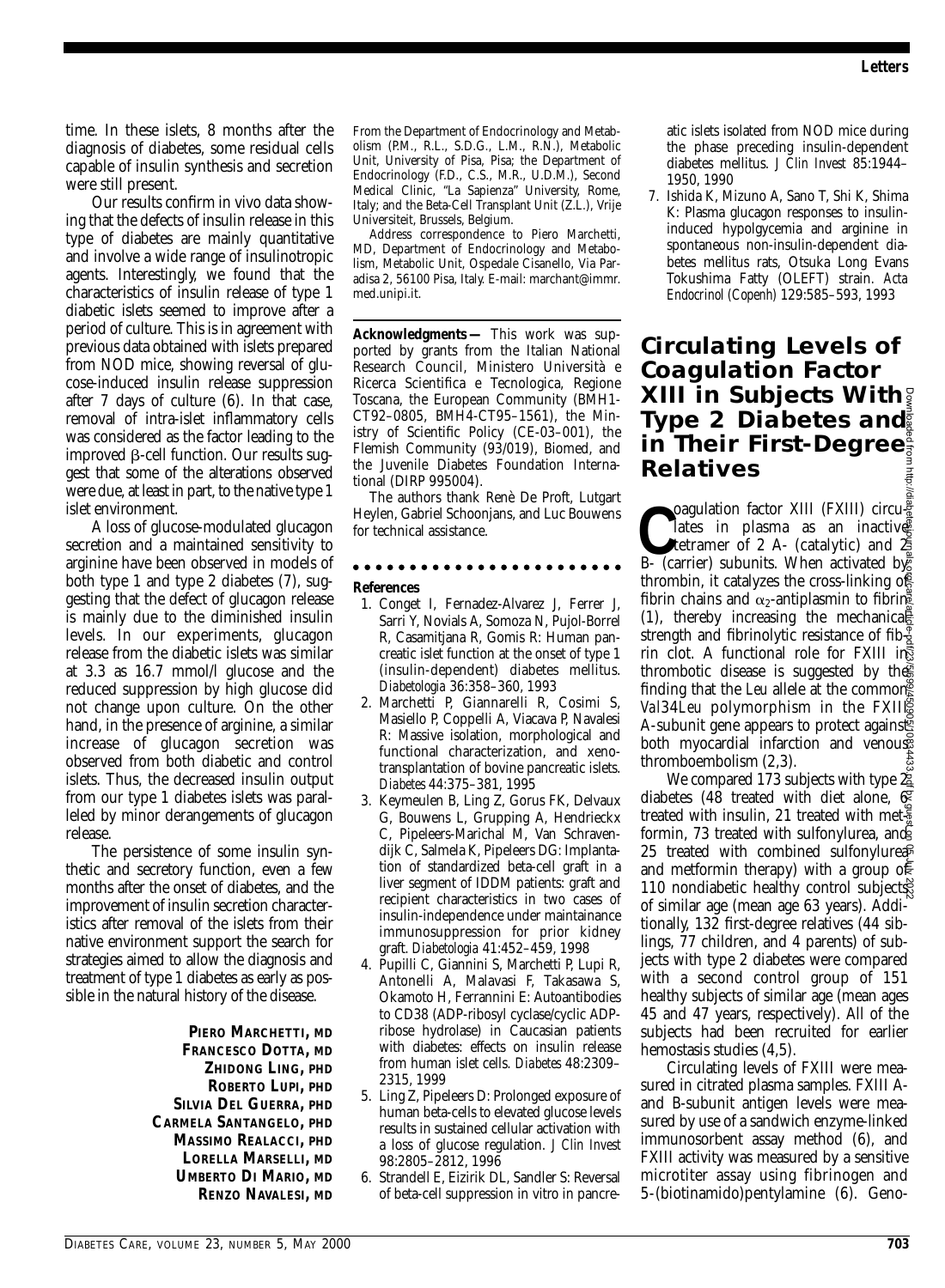type at the FXIII codon34 (*Val*34*Leu*) polymorphism was determined by use of a previously described method (3).

Mean  $(\pm SD)$  circulating levels of FXIII A-subunit antigen and B-subunit antigen were higher in diabetic subjects than in control subjects  $(117 \pm 29 \text{ vs. } 98 \pm 27\%)$ and  $125 \pm 26$  vs.  $109 \pm 26$ %, respectively). and these differences remained after adjustments for age, sex, BMI, smoking habit, and fibrinogen levels; the adjusted mean values were 120 vs. 96% for the A-subunit and 126 vs. 109% for the B-subunit ( $P < 0.0005$  for each comparison). In contrast, the levels of FXIII crosslinking activity were not different between the type 2 diabetic subjects and the control subjects (104  $\pm$  33 vs. 101  $\pm$  37%). Levels of FXIII in diabetic subjects were not altered by exclusion of those subjects with a clinical history of coronary artery disease, cerebrovascular disease, peripheral vascular disease, or diabetic retinopathy, and levels of FXIII showed no heterogeneity across antidiabetic treatment groups.

In relatives of subjects with type 2 diabetes, mean levels of FXIII A-subunit were higher than those in control subjects  $(116$  $\pm$  38 vs. 103  $\pm$  29%, respectively,  $P <$ 0.001), and this difference remained after adjustment for age, sex, BMI, smoking habit, and fibrinogen level (117 vs. 106%, respectively,  $P = 0.012$ ). However, levels of FXIII B-subunit  $(110 \pm 29 \text{ vs. } 108 \pm 361\%)$ and FXIII cross-linking activity (93  $\pm$  37 vs.  $103 \pm 41\%$ ) were not significantly different between relatives and control subjects.

Levels of FXIII B-subunit antigen showed a consistent pattern of correlation with other recognized cardiovascular risk factors (i.e., fibrinogen, factor VII coagulant activity, cholesterol levels, triglyceride levels, and HbA<sub>1c</sub> levels  $[r \ge 0.16$  and  $P \le$ 0.05 for each factor]). In the diabetic patients and relative groups, there was also a significant correlation of levels of FXIII B-subunit with insulin, homeostasis model assessment insulin resistance (7), and PAI-1 levels  $(r = 0.16, P \le 0.05)$ . FXIII A-subunit antigen levels were correlated with levels of fibrinogen only  $(r = 0.25, P = 0.001)$  in the diabetic patients and in the younger control group  $(r = 0.23, P = 0.008)$ .

Factor XIII activity levels rose as the number of *Leu* alleles increased at the FXIII codon34 (*Val*34*Leu*) polymorphism in each group. There was no consistent pattern of association of the *Val*34*Leu* genotype with levels of FXIII A- or B-subunit antigen across the groups.

These findings suggest that elevated levels of FXIII A-subunit may precede the development of diabetes and arise through some mechanism(s) shared with those that contribute to the familial predisposition to type 2 diabetes. It is not clear what that mechanism may be. There was no association between the A-subunit level and the fasting glucose level, the  $HbA_{1c}$  level, or any measured metabolic feature of diabetes, its vascular complications, or its treatment. However, it is possible that raised FXIII A-subunit levels may be an early marker of subclinical vascular damage.

FXIII A-subunits circulate only in FXIII tetramer, whereas B-subunits circulate in both tetrameric and free dimeric forms. This distinction and the differing sites of synthesis of the 2 subunits (8) may account for the difference in findings for levels of A- and B-subunits across the groups studied. Furthermore, the consistency of the correlation between circulating levels of FXIII B-subunit antigen and other cardiovascular risk markers raises the possibility of an underlying association with insulin resistance. However, if there is a functional significance of increased FXIII B-subunit levels, it has yet to be elucidated.

Despite the clear differences in levels of FXIII subunit antigens, there was no difference in the levels of FXIII activity between diabetic subjects or first-degree relatives and age-matched control subjects. It is possible that the influence of genotype at the *Val*34*Leu* polymorphism on FXIII activity levels (9,10) may have overriding importance, because, even after adjustment for its influence, no difference was found between the subject groups. Furthermore, the extent to which in vitro measurements of FXIII activity reflect in vivo physiological FXIII function is unclear.

In conclusion, levels of FXIII A- and B-subunit antigen are elevated in subjects with type 2 diabetes, and levels of FXIII A-subunit antigen are elevated in relatives of subjects with type 2 diabetes. Levels of FXIII B-subunit antigen show a consistent pattern of correlation with other vascular risk markers, which supports the possibility of an underlying association with insulin resistance.

> **MICHAEL W. MANSFIELD, DM, MRCP HANS P. KOHLER, MD ROBERT A. S. ARIËNS, PHD LYNN J. MCCORMACK, PHD PETER J. GRANT, MD, FRCP**

From the Academic Unit of Molecular Vascular Medicine, University of Leeds, Leeds, U.K.

Address correspondence to Michael W. Mansfield, DM, MRCP, Academic Unit of Molecular Vascular Medicine, G-Floor, Martin Wing, General Infirmary at Leeds, Leeds LS1 3EX, U.K. E-mail: m.w.mansfield@leeds.ac.uk.

**Acknowledgments —** This study was supported by the British Heart Foundation. H.P.K. has received funds from the Swiss Foundation for medical-biological grants.

#### 

#### **References**

- 1. Greenberg CS, Birckbichler PJ, Rice RH: Transglutaminases: multifunctional crosslinking enzymes that stabilize tissues. *FASEB J* 5:3071–3077, 1991
- 2. Catto AJ, Kohler HP, Coore J, Mansfield MW, Stickland MH, Grant PJ: Association of a common polymorphism in the factor XIII gene with venous thrombosis. *Blood* 93:906–908, 1999
- 3. Kohler HP, Stickland MH, Ossei-Gerning N, Carter A, Grant PJ: Association of a common polymorphism in the factor XIII gene with myocardial infarction. *Thromb Haemost* 79:8–13, 1998
- 4. Mansfield MW, Heywood DM, Grant PJ: Sex differences in coagulation and fibrinolysis in white subjects with non-insulindependent diabetes mellitus. *Arterioscler Thromb Vasc Biol* 16:160–164, 1996
- 5. Mansfield MW, Heywood D, Grant PJ: Circulating levels of factor VII, fibrinogen, and von Willebrand factor and features of insulin resistance in first-degree relatives of patients with NIDDM. *Circulation* 94: 2171–2176, 1996
- 6. Ariëns RAS, Kohler HP, Mansfield MW, Grant PJ: Subunit antigen and activity levels of coagulation factor XIII in healthy individuals: relationship to gender, age, smoking and hypertension. *Arterioscler Thromb Vasc Biol* 19:2012–2016, 1999
- 7. Matthews DR, Hosker JP, Rudenski AS, Naylor BA, Treacher DF, Turner RC: Homeostasis model assessment: insulin  $resistance$  and  $\beta$ -cell function from fasting plasma glucose and insulin concentrations in man. *Diabetologia* 28:412–419, 1985
- 8. Schmeling A, Bockholdt B, Schroder H, Geserick G: Phenotype change in polymorphic plasma proteins following liver transplantation. *Exp Clin Immunogenet* 13: 78–83, 1996
- 9. Kangsadalampai S, Board PG: The Val34Leu polymorphism in the A subunit of coagulation factor XIII contributes to the large normal range in activity and demonstrates that the activation peptide plays a role in catalytic activity. *Blood* 92:2766–2770, 1998
- 10. Kohler HP, Ariëns RAS, Whitaker P, Grant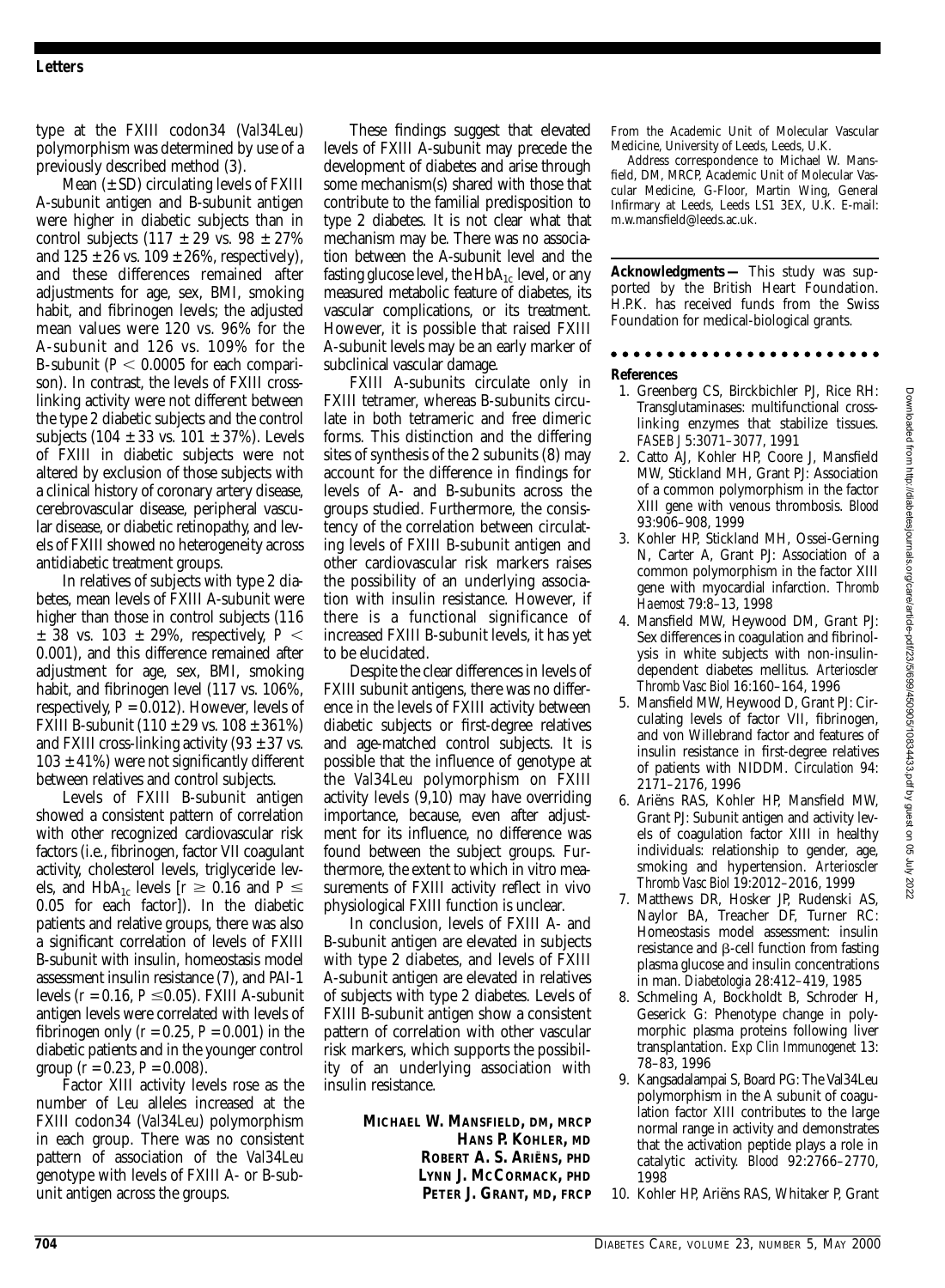PJ: A common coding polymorphism in the FXIII A-subunit gene (FXIIIVal34Leu) affects cross-linking activity (Letter). *Thromb Haemost* 80:704, 1998

### **Effect of Aldose Reductase Inhibitor on Cutaneous Nerve Fiber Length in Diabetic Patients**

For the treatment of diabetic neu-<br>
ropathy, how to evaluate the effi-<br>
cacy of given compounds is impor-<br>
tant. Although the most reliable method or the treatment of diabetic neuropathy, how to evaluate the efficacy of given compounds is impormay be a morphological examination, performing a nerve biopsy is not usually recommended for diagnosing diabetic neuropathy because it may be harmful. In this context, skin biopsy is safe and reproducible. In addition, since the cutaneous nerve is a terminal part of the sensory nerve where nerve fibers start to degenerate and readily regenerate in sensory neuropathies, examining cutaneous nerves may well be rationalized to evaluate the therapeutic effects of the drugs. Immunohistochemical analysis of dermal nerves using antibodies against protein gene product (PGP) 9.5, neuron specific panaxonal marker, may be useful to evaluate sensory neuropathies (1). We reported that dermal nerve fiber length (NFL), which was obtained by measuring nerve fiber PGP 9.5, immunostained, and labeled with streptavidin fluorescein isothiocyanate under confocal laser scanning microscopy, was significantly shorter in diabetic patients than in control subjects (2).

Using this technique, we evaluated the therapeutic effect of aldose reductase inhibitor (ARI) epalrestat in 32 type 2 diabetic patients with neuropathy. Nineteen patients were treated with epalrestat  $(50 \text{ mg})$  3 times per day for  $\sim$  13 months (ARI group) and 12 patients served as control subjects (control group). At the start of the trial, there were no significant differences between the clinical backgrounds of the 2 groups. No significant change in  $HbA_{1c}$  was found in either group during the trial. Since NFL was highly variable but reproducible for individual patients, the effect of epalrestat on NFL was evaluated by its percent change during the trial. The percent change of epidermal NFL was not different between the 2 groups, whereas the percent change of dermal NFL was significantly greater in the ARI group (249  $\pm$  478%) than in the control group (29  $\pm$  40%). The number of patients whose percent change of dermal NFL exceeded its mean ± 2 SD (109%) in control group was significantly higher in the ARI group than in the control group ( $P < 0.05$ ,  $8/19$  vs.  $1/12$ ). Ultrastructurally, the fine fibers proliferating in the upper dermis of the patients with increased NFL proved to be composed of an increased number of axons with incomplete Schwann cell coverage, a finding compatible with regenerating nerve fibers.

The effect of ARI on the regenerative capacity of myelinated nerve fibers has already been reported in clinical (3) and experimental studies (4). The present study shows that small nerve fibers, mainly composed of unmyelinated nerve fibers of the sensory nerve terminal, could also regenerate or sprout with ARI. The possible mechanisms by which aldose reductase plays a role in the pathogenesis of diabetic neuropathy may also be relevant to the mechanisms by which ARI improves dermal nerve regeneration. In addition, ARI improves decreased content of nerve growth factor (NGF) in the sciatic nerves of diabetic rats (5). NGF, which is essential for the development of collateral reinnervation from cutaneous C-fibers (6), depletes keratinocytes in the skin of diabetic patients (7) and may be reversed by ARI. Unlike dermal innervation, epidermal innervation was not improved with ARI. This finding may suggest that regenerating or sprouting nerves of the dermis cannot easily enter the epidermis in a diabetic state, rather than that epidermal nerves cannot regenerate or sprout, since epidermal innervation was very poor in most patients. Glycated basement membrane of the epidermis may prevent reinnervation of dermal nerve fibers into the epidermis.

> **HITOSHI YASUDA, MD, PHD AKINORI HIRAI, MD, PHD MARI JOKO, MD, PHD MASAHIKO TERADA, MD, PHD TORU KAWABATA, MD, PHD KENGO MAEDA, MD, PHD MASAKAZU HANEDA, MD, PHD ATSUNORI KASHIWAGI, MD, PHD TOSHIHIRO MAEDA, MD, PHD RYUICHI KIKKAWA, MD, PHD**

From the Third Department of Medicine (H.Y., A.H., J.M., M.T., T.K., K.M., M.H., A.K., R.K.) and the Department of Anatomy (T.M.), Shiga University of Medical Science, Otsu, Shiga, Japan.

Address correspondence to Hitoshi Yasuda, MD, PhD, Third Department of Medicine, Shiga University of Medical Science, Otsu, Shiga 520-2192, Japan. E-mail: hyasuda@belle.shiga-med.ac.jp.

#### . . . . . . . . . . . . . . . . . .

#### **References**

- 1. McCarthy BG, Hsieth ST, Stocks A, Hauer P, Macko C, Cornblath DR, Griffin JW, McArthur: Cutaneus innervation in sensory neuropathies: evaluation by skin biopsy. *Neurology* 45:1848–1855, 1995
- 2. Hirai A, Yasuda H, Joko M, Maeda T, Kikkawa R: Evaluation of diabetic neuropathy through the quantitation of cuta $\frac{1}{8}$ neous nerves. *J Neurol Sci* 172:55–62, 2000
- 3. Sima AA, Bril V, Nathaniel V, McEwen TA<sub>3</sub> Brown MB, Lattimer SA, Greene DA: Regeneration and repair of myelinated fibers in sural nerve biopsy specimens from patients with diabetic neuropathy treated with sorbinil. *N Engl J Med* 319:548–555, 1988
- 4. Terada M, Yasuda H, Kikkawa R, Shigeta Y Tolrestat improves nerve regeneration after crush injury in streptozocin-induced dia $\frac{3}{2}$ betic rats. *Metabolism* 45:1189–1195, 1996
- 5. Ohi T, Saita K, Furukawa S, Ohta M $\frac{3}{2}$ Hayashi K, Matsukura S: Therapeutic effects of aldose reductase inhibitor on experimental diabetic neuropathy through synthesis/secretion of nerve growth factor. *Exp Neurol* 151:215–220, 1998
- 6. Doubleday B, Robinson PP: The role of nerve growth factor in collateral reinnervation by cutaneous C-fibers in the rat. *Brain Res* 593:179–184, 1992
- 7. Anand P, Terenghi G, Warner G, Kopelman P, Williams-Chestnut RE, Sinicropie DV: The role of endogenous nerve growthen factor in human diabetic neuropathy. *Nat Med* 2:703–707, 1996

### **Prevalence of Diabetes in Adult Patients With Down's Syndrome Living in a Residential Home**

**P** revious studies reported an increased<br>
prevalence of diabetes in patients<br>
with Down's syndrome (1–3). These<br>
studies however were limited to young prevalence of diabetes in patients with Down's syndrome (1–3). These studies, however, were limited to young people with Down's syndrome. Recently, mortality from Down's syndrome has declined, and life expectancy in Down's Kikkawa R: Evaluation of diabetic neurgrouthy trough the quantitation of cutago neous nerves. *I* Neurol Sci (Tene DA: Regen= DA: Regen= DA: Regen= DA: Regen= DA: Regen= Data neuro patients AG, Green= DA: Regen= Data in t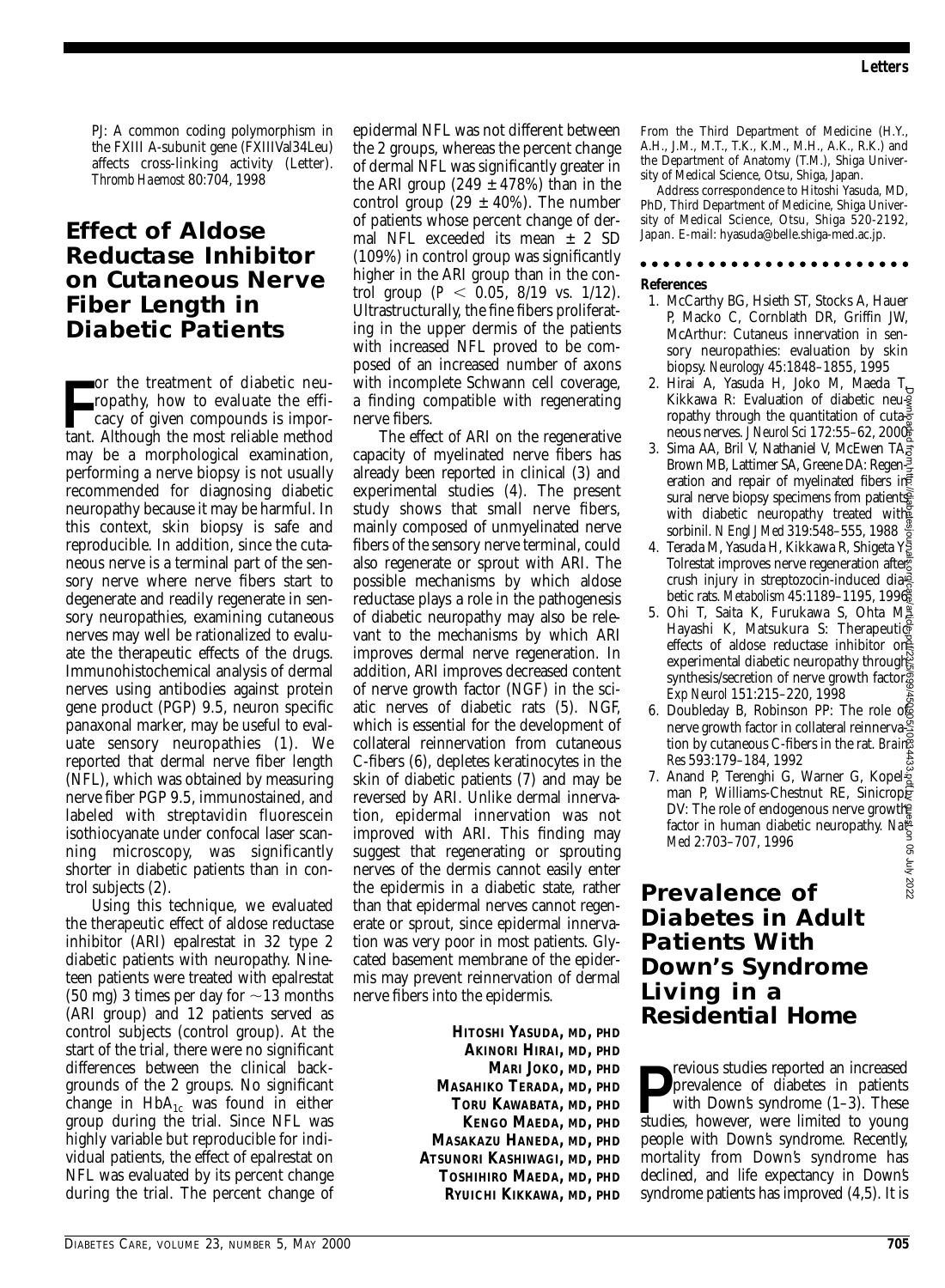important to examine the prevalence of diabetes in adult patients with Down's syndrome to prevent diabetic complications and cardiovascular disease.

In this study, we examined the prevalence of diabetes in adult patients with Down's syndrome living in a residential home for adults with mental and physical handicaps. Data were collected for 40 adult patients identified as having Down's syndrome by chromosome analysis (26 patients with regular trisomy 21, 13 patients with mosaic trisomy 21, and 1 patient with trisomy 21 by translocation). Of the 40 subjects, 27 were men and 13 were women. The mean ages of the men and women were  $47.7 \pm 5.8$  years (range  $37–62$ ) and  $48.8 \pm 6.6$  years  $(38–62)$ , respectively. The BMIs of the men and women were  $22.0 \pm 2.7$  and  $21.8 \pm 2.1$ kg/m2, respectively. The mean fasting plasma glucose (FPG) levels for the men and women were  $5.1 \pm 0.4$  mmol/l  $(92.1 \pm 1)$ 7.6 mg/dl) and  $5.1 \pm 0.5$  mmol/l (92.3  $\pm$ 8.3 mg/dl), respectively. The FPG for the patients was no more than 6.0 mmol/l (108 mg/dl). According to the new American Diabetes Association criteria for diabetes using FPG (6), none of the patients were classified as having diabetes or impaired fasting glucose (IFG). The DECODE Study Group showed that 3,119 subjects (10.7%) had IFG and 1,143 subjects (3.9%) had diabetic FPG among the 29,108 people (mean age 53.3 years, mean BMI 26.1 kg/m<sup>2</sup>) without previously diagnosed diabetes, according to the new fasting category (7). Another study reported that 70.6% of men and 95.8% of women with Down's syndrome living in the community were categorized as overweight (BMI  $\geq$ 25.1 kg/m<sup>2</sup>) (8). In our study, 3 of the men (11.1%) and none of the women were categorized as overweight. It seems that the very low prevalence of diabetes in our study results from the good control of body weight, which may be related to a stable lifestyle. This includes a proper diet (2,000 kcal/day) and appropriate exercise (an hour of walking each day) for the patients living in their residential home. Greater emphasis should be given to the prevention of excessive weight gain through proper diet and appropriate exercise to reduce the prevalence of diabetes in the general population as well as in patients with Down's syndrome.

> **YOSHIO OHYAMA, MD TOSHIHIRO UTSUGI, MD**

### **TSUYOSHI UCHIYAMA, MD TAKUJI HANAOKA, MD SHOICHI TOMONO, MD MASAHIKO KURABAYASHI, MD**

From the Second Department of Internal Medicine (Y.O., T.Ut., T.Uc., M.K.), the Health Science Gunma University School of Medicine (S.T.), Gunma; and the Association for the Welfare of the Mentally and Physically Handicapped (T.H.), Gunma, Japan.

Address correspondence to Yoshio Ohyama, MD, the Second Department of Internal Medicine, Gunma University School of Medicine, 3-39-22, Showa, Maebashi, Gunma, 371-8511, Japan. E-mail: ohyamay@news.sb.gunma-u.ac.jp.

#### **References**

- 1. Farquhar JW: Diabetic children in Scotland and the need for care. *Scot Med J* 7: 119–123, 1962
- 2. Milunsky A, Neurath PW: Diabetes mellitus in Down's syndrome. *Arch Environ Health* 17:372–376, 1968
- 3. Jeremiah DE, Leyshon GE, Rose T, Francis HWS, Elliott RW: Down's syndrome and diabetes. *Psychol Med* 3:455–457, 1973
- 4. Declining mortality from Down syndrome: no cause for complacency (Editorial). *Lancet* 335:888–889, 1990
- 5. Baird PA, Sadovnick AD: Life expectancy in Down syndrome. *J Pediatr* 110:849– 854, 1987
- 6. Expert Committee on the Diagnosis and Classification of Diabetes Mellitus: Report of the Expert Committee on the Diagnosis and Classification of Diabetes Mellitus. *Diabetes Care* 20:1183–1197, 1997
- 7. The DECODE Study Group on behalf of the European Diabetes Epidemiology Group: Is fasting glucose sufficient to define diabetes? Epidemiological data from 20 European studies. *Diabetologia* 42: 647–654, 1999
- 8. Bell AJ, Bhate MS: Prevalence of overweight and obesity in Down's syndrome and other mentally handicapped adults living in the community. *J Intellect Disabil Res* 36:359–364, 1992

### **Effect of Data Management on a Central Server on HbA1c Levels in Insulin-Requiring Patients**

**S** (SMBG) is critically important to adjust insulin doses appropriately.<br>
Given the general level of poor control of (SMBG) is critically important to adjust insulin doses appropriately. Given the general level of poor control of  $HbA_{1c}$  concentrations in insulin-requiring patients (1,2), it is obvious that SMBG is not being used effectively. Barriers to its effective use rest with both patients (inconvenience, pain, and cost) and physicians (lack of time for analysis and communication with the patients and, in some cases, lack of expertise for analysis). A major problem for some patients is also a lack of time for appropriate communication with the physician or the health care provider responsible for insulin dose adjustments. We studied the effect of removing the impediments of lack of time and expertise in analysis of  $HbA_{1c}$  concentrations in insulin-requiring patients.

We recruited 29 patients taking insulin for the study (12 men, 17 women; 10 with type 1 diabetes, 19 with type 2 diabetes). Of the 29 patients, 15 were on a mixed/split regimen, 4 on a preprandial regular or lispro plus bedtime NPH regimen, and 10 on a bedtime NPH, daytime sulfonylurea agent regimen. Although 23 of them were performing SMBG at the beginning of the study, most could communicate only sporadically with the educator (who adjusted insulin doses in my practice) because of conflicts in both of their busy schedules.

All of the patients were given a One-Touch Profile meter (LifeScan, Milpitas, CA) at the onset of the study (pretest), and communication with the educator for the following 4 weeks was stressed. At that point (baseline), patients were instructed in the use of a reporter (a device that connected the meter to their phone), which transferred the data via a modem to a central server. The data were analyzed by an algorithm developed by one of the authors (M.B.D.). The results were faxed to the educator and mailed to the patient.

 $HbA_{1c}$  concentrations were measured at pretest (in most patients), baseline, and 10 and 20 weeks later. The mean value for the pretest and baseline measurements was 8.4%, falling to 7.9% at 10 weeks and 7.7% at 20 weeks. Sixteen of the patients had mean initial values  $>8.0\%$  and were analyzed separately, because the American Diabetes Association's guidelines require action at this point. In these patients at high risk for the microvascular complications of diabetes, the mean value for the pretest and baseline measurements was 9.1%, falling to 8.5% at 10 weeks and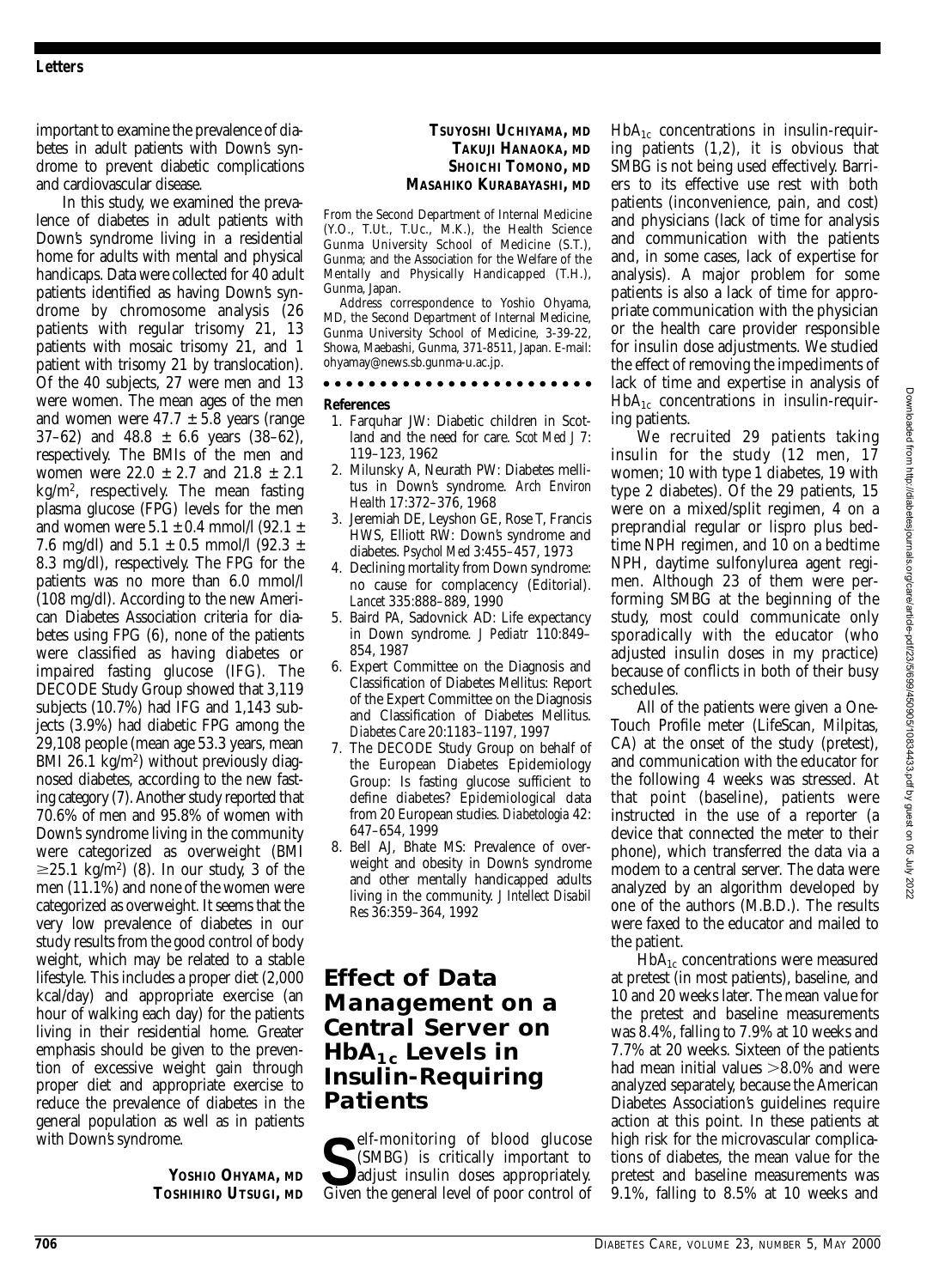8.3% at 20 weeks. Data management by the central server significantly lowered the 10- and 20-week  $HbA_{1c}$  concentrations in both groups ( $P < 0.001$  by analysis of variance).

The (nonsignificant) difference between the baseline and pretest  $HbA_{1c}$ concentrations in the whole cohort was 0.4%, and in the high-risk patients, 0.3%. Since 50% of the changes in  $HbA_{1c}$ concentrations occur in the first month (3,4), the similarity of the pretest and baseline values shows the absence of the Hawthorne effect.

Convenience and efficient use of time for both the patient and educator (it took -1 min for the educator to decide on insulin dose adjustments after reviewing the information provided by the central server) were important factors in the success of central data management of SMBG values in this small study. Wider application of this technology should improve diabetes control in populations of insulinrequiring patients.

#### **MAYER B. DAVIDSON, MD GWYNETH LEWIS, MAOM**

From the Clinical Trials Unit (M.B.D.), Charles R. Drew University, Los Angeles; and City of Hope National Medical Center (G.L.), Duarte, California.

Address correspondence to Mayer B. Davidson, MD, Clinical Trials Unit (MP 30), Charles R. Drew University, 1731 E. 120th St., Los Angeles, CA. E-mail: madavids@cdrewu.edu.

**Acknowledgments —** Dr. Davidson is supported by National Institutes of Health Grant #5U01-DKS54047.

We thank Mary Pearce and Barbara Wisehart, who also helped manage some of these patients.

### 

#### **References**

- 1. Davidson MB: Diabetes care in health maintenance organisation and fee-for-service settings. *Dis Manage Health Outcomes* 2:189–197, 1997
- 2. Hayward RA, Manning WG, Kaplan SH, Wagner EH, Greenfield S: Starting insulin therapy in patients with type 2 diabetes: effectiveness, complications, and resource utilization. *JAMA* 278:1663–1669, 1997
- 3. Tahara Y, Shima K: The response of GHb to stepwise plasma glucose change over time in diabetic patients. *Diabetes Care* 16: 1313–1314, 1993
- 4. Tahara Y, Shima K: Kinetics of HbA<sub>1c</sub>, glycated albumin, and fructosamine and analysis of their weight functions against preceding plasma glucose level. *Diabetes Care* 18:440–447, 1995

**Prevalence of Diabetes, Impaired Glucose Tolerance, and Impaired Fasting Glucose in a Rural Population of Korea, According to 1997 American Diabetes Association and 1985 World Health Organization Criteria**

In 1997, the American Diabetes Association (ADA) proposed new criteria for defining diabetes based on fasting plasma glucose (FPG) (1). A new diagnosn 1997, the American Diabetes Association (ADA) proposed new criteria for plasma glucose (FPG) (1). A new diagnostic entity, impaired fasting glucose (IFG), was also introduced. However, consequent studies have pointed out several limitations of the new ADA criteria, such as a significant difference in the prevalence of diabetes according to the World Health Organization (WHO) criteria and ADA criteria (2). There is also considerable discordance between IFG and impaired glucose tolerance (IGT) and a lower sensitivity of IFG for predicting the progression to diabetes (3) or development of cardiovascular disease (4).

To examine the prevalence of different categories of glucose tolerance in a rural population of Korea using the 1997 ADA and the 1985 WHO criteria, 1,108 subjects (aged 40–99 years) living in the

Chongup area of Korea were subjected to a 2-h oral glucose tolerance test. The prevalence of glucose tolerance categories was obtained using the WHO criteria and the ADA fasting plasma glucose criteria. Anthropometric and metabolic characteristics of the subjects with different categories were compared.

The prevalence of known diabetes in this population was 3.4%. The prevalence of unknown diabetes by WHO criteria and ADA criteria was 4.7% (95% CI 3.5–5.9%) and 4.5% (3.3–5.7%), respectively. When the data were adjusted to the standard world population of Segi (5), the prevalence of diabetes was 7.1% by WHO criteria and 7.7% by ADA criteria. Among elderly subjects aged  $>65,\overline{2}$ the prevalence of unknown diabetes by ADA criteria was slightly, but not signifi $\frac{3}{4}$ cantly, less (3.3%; 95% CI 1.5–5.1%) than the prevalence by WHO criteria (4.5%; 2.5–6.5%).

On the other hand, the prevalence of IGT by WHO criteria  $(12.4\%; 95\% \mathcal{C}^{\mathbb{R}})$ 10.5–14.3%) was significantly higher than that of IFG by ADA criteria  $(6.3\%$ 4.9–7.7,  $P < 0.01$ ). Of the 137 subjects with IGT by WHO criteria,  $104$  (75.9%) $\frac{8}{8}$ were classified as normoglycemic by ADA criteria. The level of agreements between the 2 criteria was low ( $\kappa = 0.42$ )  $P < 0.001$ ). Downloaded from http://diabetesjournals.org/care/article-pdf/23/5/699/450905/10834433.pdf by guest on 05 July 2022

To compare clinical characteristics of the subjects with IGT and IFG according to WHO and ADA diagnostic criteria, we classified nondiabetic subjects by both criteria into 4 categories (Table 1). The concordant IGT/IFG group showed higher BMI and waist-to-hip ratio, systolic

**Table 1—***Comparison of clinical and metabolic characteristics of patients in the various categories of glucose tolerance by 1997 ADA and 1985 WHO classifications*

|                                 | NGT/NFG          | <b>IGT/NFG</b>               | NGT/IFG          | <b>IGT/IFG</b>     |
|---------------------------------|------------------|------------------------------|------------------|--------------------|
| n                               | 841              | 104                          | 34               | 29                 |
| Age (years)                     | $60.3 \pm 9.4$   | $65.4 \pm 10.4*$             | $61.5 \pm 10.8$  | $64.2 \pm 9.4*$    |
| $BMI$ (kg/m <sup>2</sup> )      | $23.6 \pm 2.9$   | $23.7 \pm 3.5$               | $24.1 \pm 3.7$   | $25.5 \pm 2.8^*$   |
| Waist-to-hip ratio              | $0.88 \pm 0.06$  | $0.88 \pm 0.06$              | $0.90 \pm 0.06$  | $0.91 \pm 0.06*$   |
| FPG (mmol/l)                    | $4.8 \pm 0.6$    | $5.2 \pm 0.5^*$              | $6.4 \pm 0.3$ *† | $6.5 \pm 0.3$ *†   |
| 2-h Plasma glucose (mmol/l)     | $6.0 \pm 0.8$    | $8.8 \pm 0.8$ <sup>*</sup> 1 | $6.7 \pm 0.8*$   | $9.0 \pm 0.9$ *1   |
| Systolic blood pressure (mmHg)  | $131.5 \pm 22.6$ | $134.8 \pm 23.2$             | $136.2 \pm 23.6$ | $151.1 \pm 25.6^*$ |
| Diastolic blood pressure (mmHg) | $85.2 \pm 11.8$  | $85.4 \pm 12.4$              | $86.5 \pm 14.4$  | $90.6 \pm 12.1$    |
| Total cholesterol (mmol/l)      | $5.2 \pm 0.9$    | $5.4 \pm 0.9$                | $5.5 \pm 0.9$    | $5.2 \pm 0.9$      |
| Triglyceride (mmol/l)           | $1.8 \pm 1.1$    | $2.3 \pm 1.5^*$              | $1.9 \pm 0.7$    | $2.6 \pm 1.7^*$    |
| HDL cholesterol (mmol/l)        | $1.2 \pm 0.3$    | $1.2 \pm 0.3$                | $1.2 \pm 0.3$    | $1.1 \pm 0.3$      |

Data are *n* or means ± SD. \**P* - 0.05 vs. NGT/NFG; †*P* - 0.05 vs. IGT/NFG; ‡*P* - 0.05 vs. NGT/IFG.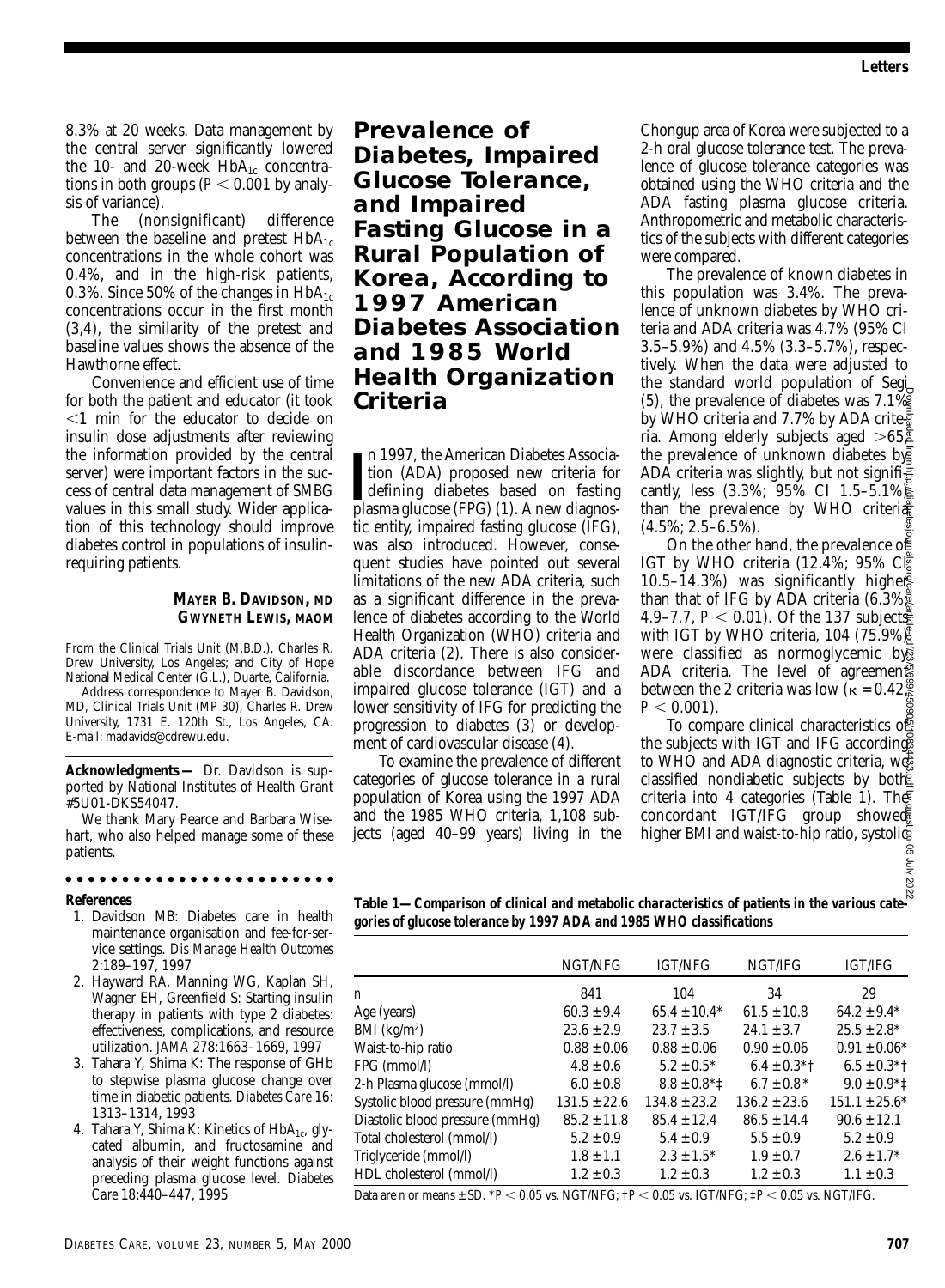blood pressure, FPG and 2-h plasma glucose (PP2), and plasma triglyceride levels than concordant normal subjects. Both normal glucose tolerance (NGT)/IFG and IGT/NFG groups had higher FPG and PP2 than concordant normal subjects. The IGT/NFG group also showed higher ages and plasma triglyceride levels than the concordant normal group. As expected, the NGT/IFG group exhibited significantly higher FPG and lower PP2 values than the IGT/NFG group. However, there was no significant difference in all other variables between the 2 groups.

The present study found that the prevalence of diabetes among Koreans in the rural area by ADA and WHO criteria was similar: 8.1% by WHO criteria and 7.9% by ADA criteria. However, the prevalence of diabetes by ADA criteria was, although statistically not significant, 1.2% lower than that by WHO criteria in the elderly subjects age  $>65$ . In addition, although FPG was not related to age, 2-h glucose levels were significantly correlated with age  $(r = 0.27, P < 0.05)$ . These observations suggest that ADA criteria may underestimate the prevalence of diabetes, especially in the elderly subjects, because of the increased sensitivity of the 2-h glucose values to aging.

In agreement with most previous studies (2,6), the prevalence of IGT by WHO criteria was almost 2-fold higher than that of IFG by ADA criteria. In addition, the concordance between subjects with IFG and IGT was not high. Thus, the 2 tests appear to diagnose 2 different populations of subjects with disturbed glucose metabolism. Accordingly, Gimeno et al. (6) reported that the subjects with IGT had higher blood pressure and triglyceride levels and lower HDL cholesterol levels than the subjects with IFG. On the other hand, the present study and the study by Larsson et al. (7) showed that the subjects with IGT and the subjects with IFG are comparable in terms of BMI, blood pressure, and plasma lipids. However, considering higher cardiovascular events in the subjects with IGT (4), it is quite possible that factors other than ordinary coronary risk factors (8) may be different in the 2 diagnostic groups.

> **JOONG-YEOL PARK, MD YOUNG I. KIM, MD CHEOL S. CHOI, MD YUN E. CHUNG, MD SANG-WOOK KIM, MD**

From the Departments of Internal Medicine ( J.-Y.P., Y.I.K., C.S.C, Y.E.C., S.-W.K., S.K.H., K.-U.L.) and Preventive Medicine (M.-S.L., S.I.L.), University of Ulsan College of Medicine, Seoul, Korea.

Address correspondence to Ki-Up Lee, MD, the Department of Internal Medicine, University of Ulsan College of Medicine, 388-1 Poong-Nap Dong, Song-Pa Ku, Seoul 138-736, Korea. E-mail: kulee@www.amc.seoul.kr.

#### . . . . . . . . . . . . .

### **References**

- 1. The Expert Committee on the Diagnosis and Classification of Diabetes Mellitus: Report of the Expert Committee on the Diagnosis and Classification of Diabetes Mellitus. *Diabetes Care* 20:1183–1197, 1997
- 2. Wahl PW, Savage PJ, Psaty BM, Orchard TJ, Robbins JA, Tracy RP: Diabetes in older adults: comparison of 1997 American Diabetes Association classification of diabetes mellitus with 1985 WHO classification. *Lancet* 352:1012–1015, 1998
- 3. Shaw JE, Zimmet PZ, de Courten M, Dowse GK, Chitson P, Gareeboo H, Hemraj F, Fareed D, Tuomilehto J, Alberti KG: Impaired fasting glucose or impaired glucose tolerance: what best predicts future diabetes in Mauritius? *Diabetes Care* 22: 399–402, 1999
- 4. Tominaga M, Eguchi H, Manaka H, Igarashi K, Kato T, Sekikawa A: Impaired glucose tolerance is a risk factor for cardiovascular disease, but not impaired fasting glucose: the Funagata Diabetes Study. *Diabetes Care* 22:920–924, 1999
- 5. King H, Rewers M: Global estimates for prevalence of diabetes mellitus and impaired glucose tolerance in adults. WHO Ad Hoc Diabetes Reporting Group. *Diabetes Care* 16:157–177, 1993
- 6. Gimeno SGA, Ferreira SRG, Franco LJ, Iunes M, the Japanese-Brazilian Diabetes Study Group: Comparison of glucose tolerance categories according to World Health Organization and American Diabetes Association diagnostic criteria in a population-based study in Brazil. *Diabetes Care* 21:1889–1892, 1998
- 7. Larsson H, Berglund G, Lindgarde F, Ahren B: Comparison of ADA and WHO criteria for diagnosis of diabetes and glucose intolerance. *Diabetologia* 41:1124– 1125, 1998
- 8. Hariai KJ: Potential new cardiovascular risk factors: left ventricular hypertrophy, homocysteine, lipoprotein(a), triglycerides, oxidative stress, and fibrinogen. *Ann Intern Med* 131:376–386, 1999

### **Rapid Remission of Nephrotic-Range Proteinuria in a Case of Histologically Proven Diabetic Nephropathy Treated With an ACE Inhibitor**

In the past, a relentless decline in renal function was considered inevitable in diabetic nephropathy with nephrotic-<br>range proteinuria (1). Some recent studies, n the past, a relentless decline in renal function was considered inevitable in diabetic nephropathy with nephrotichowever, have demonstrated that the use of ACE inhibitors can maintain stable renal function and reduce proteinuria in relatively young type 1 diabetic patients with nephrotic-range proteinuria (2–4). In these studies, nephrotic-range proteinuria remitted within a few years after commencing treatment with an ACE inhibitor. We discuss here an elderly type 2 diabetic woman who presented with nephrotic syndrome due to biopsy-proven diabetic nephropathy. Treatment with an ACE inhibitor, temocapril, resulted in an extremely rapid decrease of proteinuria on 2 separate occasions.

A 69-year-old Japanese woman was admitted to our hospital in March 1998 with abdominal pain and constipation. Her medical and family histories were unremarkable and the patient had not undergone a health check-up in the past. She was 150 cm tall and weighed 46 kg. Her blood pressure was 153/80 mmHg and no pretibial edema was present. Laboratory studies revealed a fasting plasma glucose (FPG) level of 14.2  $\mu$ mol/l, an HbA<sub>1c</sub> concentration of 8.8% (normal range 4.2–5.5%), a serum creatinine level of 44.2 µmol/l, a serum albumin level of 26 g/l, and a serum cholesterol level of 5.35  $\mu$ mol/l. Urinalysis showed 3+ proteinuria with normal sediment. The 24-h urinary protein excretion was 7.2 g and creatinine clearance was 1.59 ml/s. She was treated conservatively, under the diagnosis of intestinal pseudo-obstruction, and her abdominal symptoms improved rapidly. In addition to protein and salt restriction (30 g/day and 3 g/day, respectively), temocapril (Acecol) (2 mg/day) together with gliclazide  $(20 \text{ mg/day})$  and voglibose  $(0.6$ mg/day) were started in the hospital. The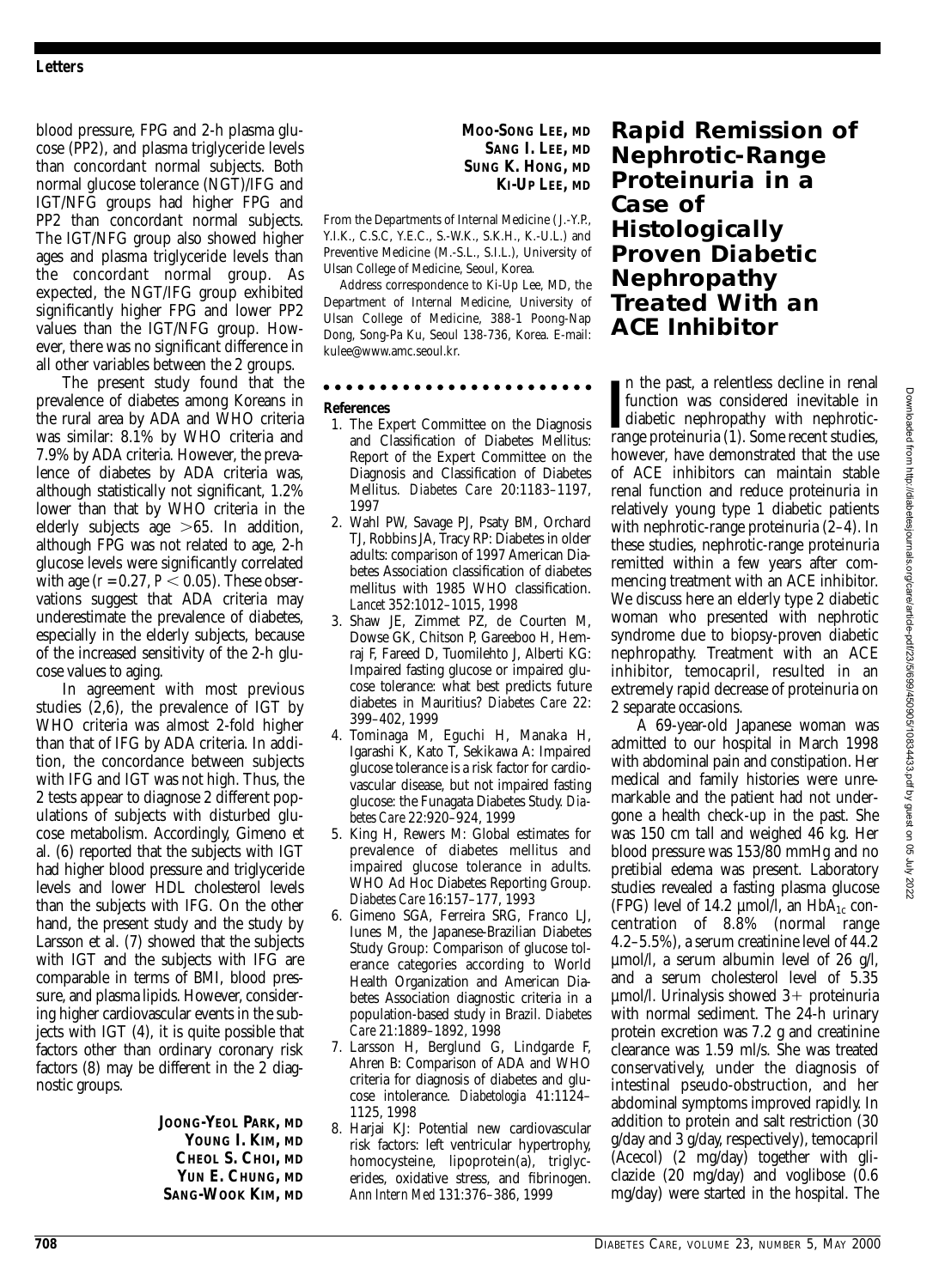

patient's 24-h urinary protein excretion declined markedly to 0.5 g within 2 weeks (Fig. 1). Blood pressure and serum albumin levels also improved to 130/70 mmHg and 37 g/l, respectively. The patient was followed at the outpatient clinic after discharge from the hospital. However, in May 1998, she stopped coming to the clinic and discontinued all of her medications.

The patient, however, apparently remained well until December 1998 when she developed leg edema in association with an increase in body weight from 45 to 48 kg within a month. She was subsequently seen again at our hospital. Her blood pressure was 171/89 mmHg and urinalysis revealed  $3+$  proteinuria. Her chest X-ray revealed mild pleural effusions. An attempt to control her edema with a diuretic (furosemide 20 mg/day) as an outpatient was unsuccessful, and she began to experience dyspnea on exertion. She was, therefore, admitted to our hospital in January 1999. Her body weight was 52 kg and blood pressure was 160/83 mmHg on admission. Examination of the ocular fundi revealed microaneurysms and dot hemorrhages without exudates. There were signs of diabetic neuropathy, including decreased vibratory sensation and an orthostatic drop of blood pressure. Laboratory studies revealed a postprandial plasma glucose level of 15.3 µmol/l, an HbA<sub>1c</sub> concentration of 6.2%, a serum creatinine level of 44.2 µmol/l, a serum albumin level of 24 g/l, and a serum cholesterol level of 4.89 µmol/l. The 24-h urinary excretion was 6.2 g and creatinine clearance was 1.07 ml/s. Chest X-rays showed moderate pleural effusions. Renal biopsy was performed in the hospital to clarify the etiology of repeated nephrotic-range proteinuria, with written informed consent from the patient. The specimen for light microscopy contained 9 glomeruli, of which 1 was globally sclerotic and the rest showed diffuse intercapillary glomerulosclerosis without cellular proliferation. More than half of the glomeruli contained lamellated argyrophil mesangial nodules. Occasional afferent arterioles showed hyalinosis, and mild tubular atrophy and interstitial fibrosis were present. Immunofluorescence revealed linear localization of IgG along the glomerular capillary walls. Electron microscopy showed a marked increase in the mesangial matrix in association with thickening of capillary basement membrane. Electrondense deposits were absent. The histological diagnosis based on these findings was diffuse and nodular diabetic glomerulosclerosis. Temocapril (2 mg/day) was re-started and the dose of furosemide was increased to 40 mg a day after renal biopsy. Efonidipine (Landel), 40 mg/day was added a few days later. Insulin therapy (4U with NPH insulin at breakfast) was used to control hyperglycemia for a week, and later replaced with gliclazide (40 mg/day). The 24-h urinary protein excretion declined again markedly to 1.6 g within a month after starting temocapril (Fig. 1). Pleural effusions and edema disappeared and her body weight decreased to 41 kg. Blood pressure and serum albumin levels also improved to 120/70 mmHg and 28  $g/\sqrt{2}$ respectively. A month after admission, she was asymptomatic and was discharged from the hospital.

It has long been thought that the appearance of persistent proteinuria her $\frac{3}{2}$ alds a progressive decline of renal function during the natural history of diabetic nephropathy, and that nephrotic-range proteinuria, in particular, points toward a poor renal prognosis (1). Meanwhile, many recent studies have demonstrated that antihypertensive therapy can slow the rate of decline of renal function in diabetic nephropathy. Furthermore, it was sug- $\frac{8}{5}$ gested in more recent studies that ACE inhibitors reduce proteinuria and protected renal function in patients with diabetics nephropathy more effectively than other antihypertensive agents, and that this renoprotective effect of ACE inhibitors is independent of changes in blood pressure  $(5)$ . Some studies have shown that type  $1\overline{9}$ diabetic patients with nephrotic-range proteinuria can maintain stable renal function with a marked reduction of protein $\frac{8}{6}$ uria on ACE inhibitors (2–4). Herbert et al. (2) reported that 7 of 42 (16.7%) type 1 diabetic patients with nephrotic-range proteinuria treated with captopril achieved remission of proteinuria and maintained stable renal function over a mean followup period of 3.4 years. Meanwhile, only 1 of 66 (1.5%) in the placebo group had a comparable clinical course. Gault and Fernandez (3) reported a type 1 diabetic patient in whom enalapril, started after 10 years of nephrotic-range proteinuria, resulted in stable renal function and disappearance of proteinuria. McGregor and Bailey (4) reported that treatment with captopril or enalapril in 2 type 1 diabetic patients with nephropathy resulted in sta-Figure 1—Clinical course of the patient. The patient difference of the patient and particle in the solution of the patient of the patient of the patient of the patient of the solution of the solution of the patient of the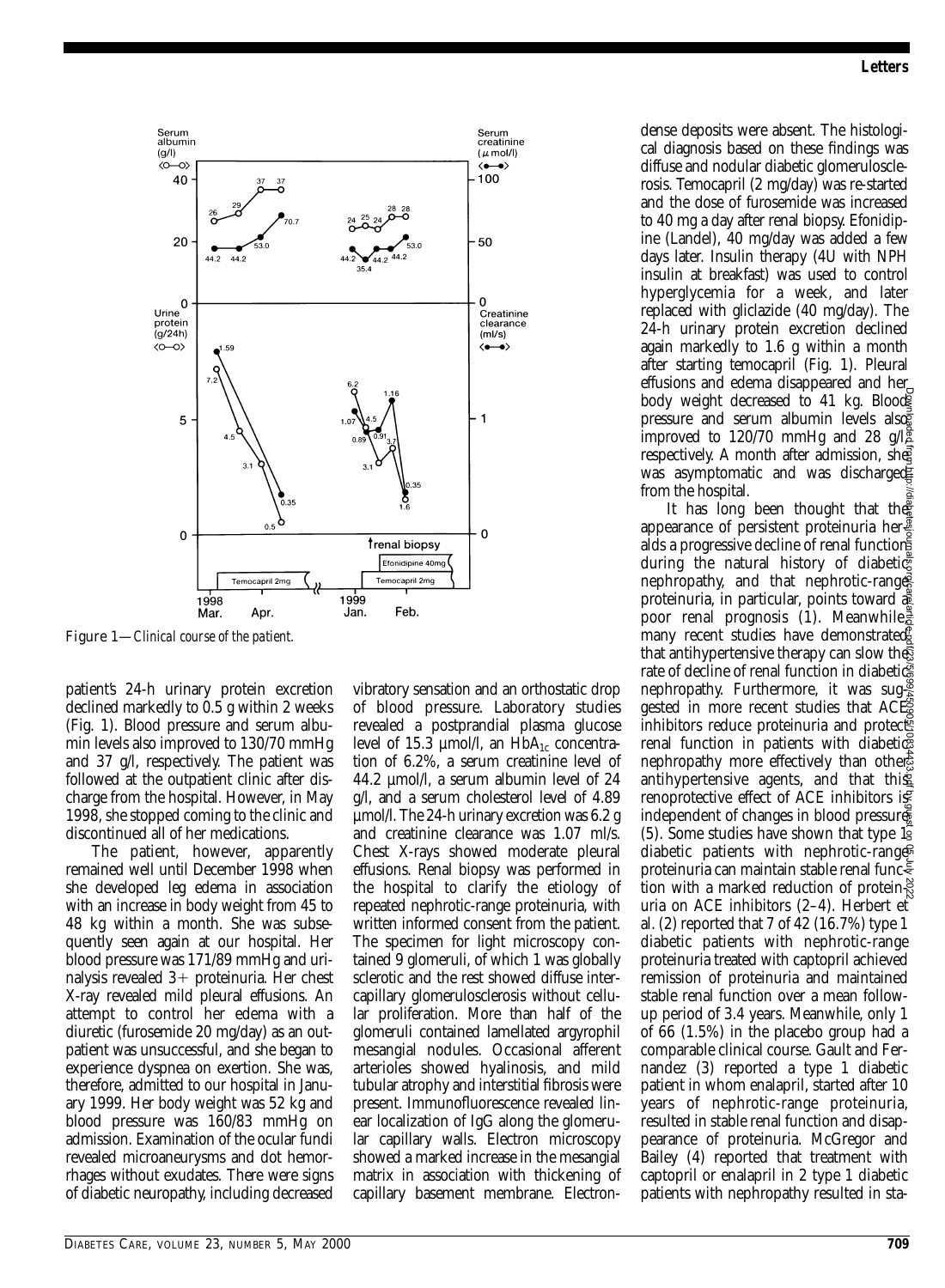ble renal function and remission of nephrotic-range proteinuria for over 11 years. In these 3 reports, nephrotic-range proteinuria disappeared gradually over a few years on ACE inhibitors. Moreover, these were all type 1 diabetic patients of relatively young age ( $\sim\!30$  years old), in contrast to our patient.

We documented a 69-year-old type 2 diabetic woman with histologically proven diabetic nephropathy in whom rapid remission of nephrotic-range proteinuria was observed within a month on an ACE inhibitor, temocapril, on 2 separate occasions. As shown in Fig. 1, the reduction of proteinuria occurred in association with a decrease in creatinine clearance, although the magnitude of the former by far exceeded that of the latter. The mechanism of the reduction of glomerular proteinuria by ACE inhibitors is still disputed. Imanishi et al. (6) suggested that ACE inhibitors reduce albuminuria in diabetic nephropathy by decreasing the glomerular capillary pressure and improving hyperfiltration via efferent arteriolar dilatation. Meanwhile, other investigators have suggested improvement of size selectivity of the glomerular capillary membrane by ACE inhibitors (7). Whatever the mechanism involved, reduction of proteinuria by ACE inhibitors in patients with diabetic nephropathy is expected to have a beneficial effect on renal prognosis, since proteinuria itself is considered nephrotoxic and to be a promoter of progressive renal dysfunction (8). Our report, for the first time, demonstrated that an ACE inhibitor could exert a rapid beneficial effect on nephrotic syndrome due to diabetic nephropathy in an elderly patient with type 2 diabetes. Although the experience is limited to a single patient, it is should be worth attempting to treat such patients with ACE inhibitors.

### **RYUJI SUZUKI, MD AKIRA SHIMADA, MD KONOSUKE KONISHI, MD TAKAO SARUTA, MD**

From the Department of Internal Medicine, Keio University School of Medicine, Tokyo, Japan.

Address correspondence to Akira Shimada, MD, Department of Internal Medicine, Keio University School of Medicine, 35 Shinanomachi, Shinjuku-ku, Tokyo 160-8582, Japan. E-mail: n2518@ med.keio.ac.jp.

### 

#### **References**

1. Austin SM, Lieberman JS, Newton LD, Mejia M, Peters WA, Myers BD: Slope of serial glomerular filtration rate and the progression of diabetic glomerular disease. *J Am Soc Nephrol* 3:1358–1370, 1993

- 2. Herbert LA, Bain RP, Verme D, Cattran D, Whittier FC, Tolchin N, Rohde RD, Lewis EJ: Remission of nephrotic range proteinuria in type 1 diabetes. *Kidney Int* 46:1688– 1693, 1994
- 3. Gault HM, Fernandez D: Stable renal function in insulin-dependent diabetes mellitus 10 years after nephrotic range proteinuria. *Nephron* 72:86–92, 1996
- 4. McGregor D, Bailey RR: Over 11 years of stable renal function after remission of nephrotic-range proteinuria in type 1 diabetics treated with an ACE inhibitor. *Nephron* 76:270–275, 1997
- 5. Lewis EJ, Hunsicker LG, Bain RP, Rohde RD: The effect of angiotensin-convertingenzyme inhibition on diabetic nephropathy: the Collaborative Study Group. *N Engl J Med* 329:1456–1462, 1993
- 6. Imanishi M, Yoshioka K, Okumura M, Konishi Y, Tanaka S, Fujii S, Kimura G: Mechanism of decreased albuminuria caused by angiotensin converting enzyme inhibitor in early diabetic nephropathy. *Kidney Int* 52 (Suppl. 63):198–200, 1997
- 7. Rumuzzi A, Ruggenenti P, Mosconi L, Pata V, Viberti G, Remuzzi G: Effect of low-dose enalapril on glomerular size-selectivity in human diabetic nephropathy. *J Nephrol* 6: 36–43, 1993
- 8. Remizzi G, Bertani T: Is glomerulosclerosis a consequence of altered glomerular permeability to macromolecules? *Kidney Int* 38:384–394, 1990

### **Interesting Insulin Response to Oral Glucose Load in Young Japanese Subjects With Impaired Glucose Tolerance**

**We** recently reported that the degree<br>subjects with impaired glucose<br>tolerance (IGT) and diabetes to 75-g oral of insulin response in Japanese tolerance (IGT) and diabetes to 75-g oral glucose load (1) is much lower than that in Caucasian subjects (2,3). Japanese-American IGT or diabetic subjects in Hawaii and Seattle, Washington, however, showed much higher insulin resistance and compensatory hyper-response to insulin secretion than native Japanese subjects. This suggests that environmental factors of lifestyle, such as a high-fat and high-protein diet and/or less exercise, may deteriorate insulin sensitivity and strengthen the potency of insulin secretion even in those with the same genetic background (4,5). In Japan, the increase in personal cars and traffic networks has mushroomed since the late 1960s. Transportation and a Westernized diet, including high fat and animal protein, have combined to affect the entire population of Japan. Younger Japanese, born during or after the 1960s, grew up with a Westernized lifestyle, and we hypothesize that continuous exposure to such environmental factors during growth may strengthen the potency of insulin secretion and promote compensatory hyperinsulin secretion in an insulin-resistant state after maturity. To certify our hypothesis, we compared the insulin response to an oral glucose load in younger Japanese adult IGT subjects (20–39 years) with that of subjects  $>40$  years in a 75-g oral glucose tolerance test (OGTT).

A series of 2,142 Japanese subjects, 1,361 men and 781 women aged 20–82 years (mean: 56 years), suspected of having diabetes, underwent a 75-g OGTT (0–3 h) for diagnosis at Tokyo Saiseikai Central Hospital and Juntendo University Hospital from January 1996 to December 1998. They were divided into 3 groups using current World Health Organization criteria, and 831 subjects were diagnosed with IGT. The IGT subjects aged  $56 \pm 0.4$  (mean  $\pm$ SEM, M/F 521/310) were divided into 5 groups by age  $(\leq 39, 40-49, 50-59,$  $60-69$ , and  $\geq 70$  years) and compared with 3 insulin sensitivity and secretion parameters among age-groups. The homeostasis model assessment of insulin resistance (HOMA-IR), a marker of insulin resistance, was calculated as fasting plasma glucose (mg/dl) fasting plasma insulin  $(\mu U/ml)/405$  converted from the original formula (6). The insulinogenic index (IsIx), a marker of early insulin secretion, was defined as  $\Delta$ insulin/ $\Delta$ PG, or (Insulin<sub>30</sub>– Insulin<sub>0</sub>)/( $PG_{30}$ – $PG_{0}$ ) (7). The area under the insulin curve  $(AUC_{ins})$ , a marker of total insulin secretion, was calculated as the total area under the insulin response curve during the 3-h OGTT.

Surprisingly, HOMA-IR, IsIx, and AUC<sub>ins</sub>, in the youngest age-group ( $\leq 39$ ) years), are all significantly and notably higher than in the other age-groups (Fig. 1). Although our study groups are not large and other clinical characteristics, such as family history of diabetes, BMI, lipid profiles, or blood pressure, were not evaluated, the result supports our hypothesis,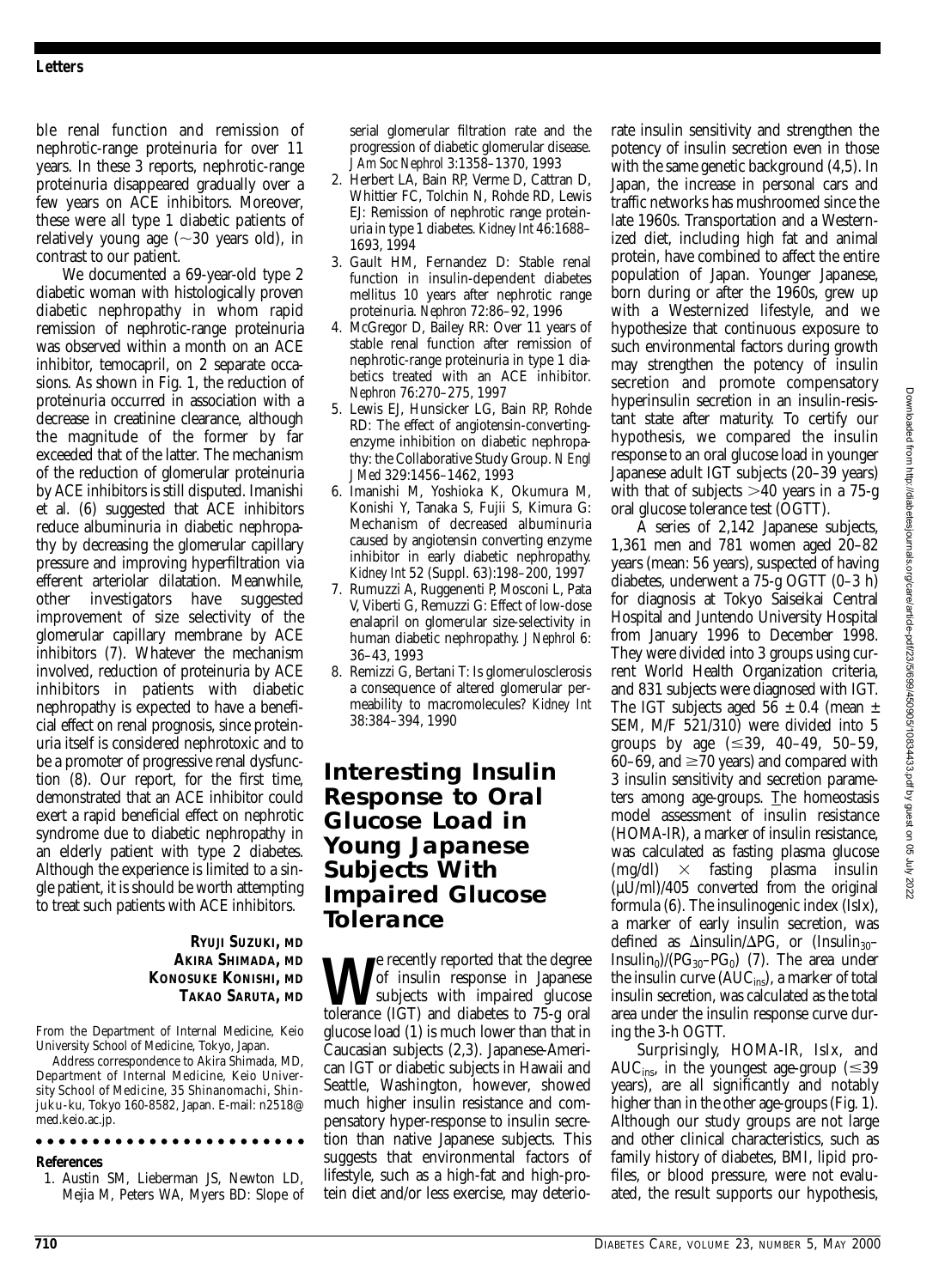

Figure 1—*Clinical markers for insulin sensitivity and secretion during the 75-g OGTT in 831 Japanese subjects with IGT. Values are expressed as means ± SEM. Numbers of subjects are shown in parentheses.*  $*P < 0.05$  vs. the group aged 40–49 years;  $*P < 0.01$  vs. the group aged  $\geq 59$  years;  $\dagger P < 0.01$ *0.01 vs. the group aged 60*–*69 years.*

namely that the generation of Japanese IGT subjects  $\leq 39$  years of age, as compared with older subjects, have a strong potential of insulin secretion under an insulin-resistant state. It has been assumed that Japanese subjects develop overt diabetes from IGT much earlier than Caucasian subjects because of exposure to factors causing insulin resistance, such as obesity, less exercise, or excessive stress. This may be the result of Japanese subjects having weaker potency of insulin secretion and maximal compensatory hypersecretion of insulin that are less than those of Caucasians and Japanese-Americans. Although the present study is preliminary, results suggest that the number of Japanese IGT subjects retaining long-term IGT through strong insulin secretion will increase. The results further suggest that the development of insulin resistance and compensatory hyperinsulinemia-related atherosclerotic disease, observed in syndrome X (8) or insulin resistance syndrome (9) of Caucasians, will also increase in Japan in the near future. We must, therefore, start further large-scale epidemiological studies focusing on the development of both diabetes and atherosclerosis from IGT in young subjects. It should be of great interest to determine whether and how the Westernized lifestyle during growth may upregulate pancreatic  $\beta$ -cell growth or function and affect the potency of insulin secretion in adults. We view this as a very important research direction in the etiology of diabetes and atherosclerosis in Japan and other rapidly developing and Westernized countries.

> **YASUSHI TANAKA, MD YOSHIHITO ATSUMI, MD KENPEI MATSUOKA, MD TOMIO ONUMA, MD RYUZO KAWAMORI, MD**

From the Department of Medicine (Y.T., T.O., R.K.) $\vec{s}$ Metabolism and Endocrinology, School of Medicine, Juntendo University; and the Department of Medicine (Y.A., K.M.), Tokyo Saiseikai Central Hos pital, Tokyo, Japan.

Address correspondence to Yasushi Tanaka, MD, Address correspondence to Tasushi Tanaka, MD Endocrinology, School of Medicine, Juntendo Uni $\frac{3}{8}$ versity, 2-1-1, Hongo, Bunkyo-ku, Tokyo 113-8421, Japan. E-mail: y-tanaka@med.juntendo.ac.jp.

...... **References**

- 1. Tanaka Y, Atsumi Y, Asahina T, Hosokawa K, Matsuoka K, Kinoshita J, Onuma TS Kawamori R: Usefulness of revised fasting plasma glucose criterion and characteristics of the insulin response to an oral glucose load in newly diagnosed Japanese diabetics subjects. *Diabetes Care* 21:1133–1137, 1998 Downloaded from http://diabetesjournals.org/care/article-pdf/23/5/699/450905/10834433.pdf by guest on 05 July 2022
- 2. DeFronzo RA: The triumvirate:  $\beta$ -cell $\frac{3}{2}$ muscle, liver: a collusion responsible for NIDDM. *Diabetes* 37:667–687, 1988
- 3. DeFronzo RA: Pathogenesis of type 2 (noninsulin dependent) diabetes: a balanced overview. *Diabetologia* 35:389–397, 1992
- 4. Hara H, Egusa G, Yamakido M, Kawate R: The high prevalence of diabetes mellitus and hyperinsulinemia among Japanese-Americans living in Hawaii and Los Angeles. *Diabetes Res Clin Pract* 24:S37–S42, 1994
- 5. Fujimoto WY, Leonetti DL, Kinyoun JL, Newell-Morris L, Shuman WP, Stolov WC, Wahl PW: Prevalence of diabetes mellitus and impaired glucose tolerance among second-generation Japanese-American men. *Diabetes* 36:721–729, 1987
- 6. Matthews DR, Hosker JP, Rudenski AS, Naylor BA, Treacher DF, Turner RC: Homeostasis model assessment: insulin resistance and  $\beta$ -cell function from fasting plasma glucose and insulin concentrations in man. *Diabetologia* 28:412–419, 1985
- 7. Kosaka K, Kuzuya T, Yoshinaga H, Hagura R: A prospective study of health check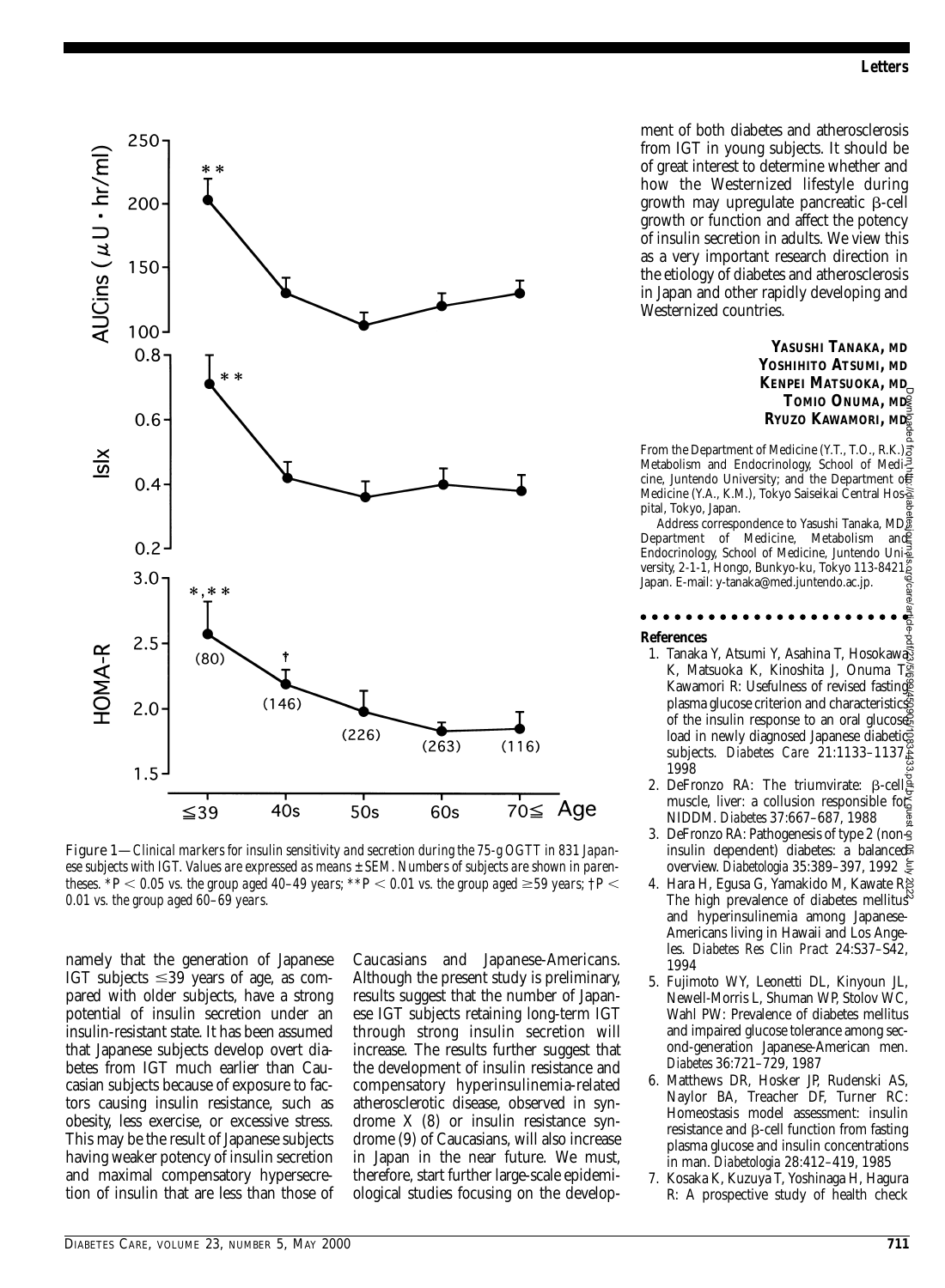examinees for the development of noninsulin-dependent diabetes mellitus: relationship of the incidence of diabetes with the initial insulinogenic index and degree of obesity. *Diabet Med* 13 (Suppl. 6):S120– S126, 1996

- 8. Reaven GM, Laws A: Insulin resistance, compensatory insulinemia, and coronary heart disease. *Diabetologia* 37:948–952, 1994
- 9. DeFronzo RA, Ferannini E: Insulin resistance: a multifocal syndrome responsible for NIDDM, obesity, hypertension, dyslipidemia, and atherosclerotic cardiovascular disease. *Diabetes Care* 14:173–194, 1991

COMMENTS AND RESPONSES

## **An Equation for Insulin Sensitivity Index**

**Matsuda and DeFronzo** (1) pre-<br>
ing insulin sensitivity from data<br>
obtained by an oral glucose tolerance test sented a novel method of estimatobtained by an oral glucose tolerance test. They correlated the values thus obtained with values from the same subjects with the euglycemic clamp technique. The results are significant, and the effort is commendable. To stimulate further discussion, I would like to proffer the following questions:

In the study, fasting plasma glucose (FPG) and glucose (G) are expressed in mg/dl, and fasting plasma insulin (FPI) and insulin (I) are expressed in µl/ml. In a biological system, the action of insulin on glucose proceeds at the molecular level. Will it, then, be more consistent to express FPG and G in M<sup>-3</sup>/l, and FPI and I in  $M^{-12}/l$ ?

The composite equation for the insulin sensitivity index (ISI) states that

$$
ISI = 10,000/\sqrt{(FPG \times FPI) \times (\overline{G} \times \overline{I})}
$$

For simplicity, let us assume that  $\bar{G}$  approaches FPG and that  $\overline{I}$  approaches FPI. The equation then simplifies to

### $ISI = 10,000/\sqrt{(FPG^2 \times FPI^2)}$

 $10,000$ /(FPG  $\times$  FPI)

This means that the ISI is inversely proportional to FPG and to FPI. Are these proportionalities linear, logarithmic, or otherwise? The study presupposes that they are linear. Is there any theoretical justification for this supposition?

### **JOSE S. CHENG, MD**

From the Department of Family and Community Medicine, Baylor College of Medicine, Houston, Texas.

Address correspondence to Jose S. Cheng, MD, 3825 Tennyson St., Houston, TX 77005-2851. E-mail: jcheng@bcm.tmc.edu.

**References**

1. Matsuda M, DeFronzo R: Insulin sensitivity indices obtained from oral glucose tolerance testing: comparison with the euglycemic insulin clamp. *Diabetes Care* 22: 1462–1470, 1999

### **Response to Cheng**

In response to Dr. Cheng (1), it should be noted that expressing the units of glucose and insulin as mmol/l and pmol/l, respectively (instead of mg/dl and n response to Dr. Cheng (1), it should be noted that expressing the units of glucose and insulin as mmol/l and µU/ml), will not change any of the observed correlations.

As we described (2), the simplified equation for the insulin sensitivity index (ISI) [ISI = 10,000/(FPG  $\times$  FPI)] cited in Dr. Cheng's letter is mathematically equivalent to the inverse of the reduced homeostasis model assessment formula, in which *k* = 10,000.

We examined the relationship between our proposed ISI and the measurement of insulin sensitivity obtained from the euglycemic insulin clamp by use of both the log of the insulin concentration  $(r =$  $0.69$  and  $P < 0.0001$ ) and the absolute plasma insulin concentration (*r* = 0.73 and  $P < 0.0001$ ). The correlation coefficients were quite similar.

### **RALPH A. DEFRONZO, MD**

From the Diabetes Division, Department of Medicine, University of Texas Health Science Center at San Antonio, San Antonio, Texas.

Address correspondence to Ralph A. DeFronzo, MD, Professor of Medicine, University of Texas Health Science Center at San Antonio, Diabetes Divison, Department of Medicine, 7703 Floyd Curl Dr., San Antonio, TX 78284-7886. E-mail: defronzo @uthscsa.edu.

### 

#### **References**

1. Cheng JS: An equation for insulin sensitivity index (Letter). *Diabetes Care* 23:712, 2000

2. Matsuda M, DeFronzo R: Insulin sensitivity indices obtained from oral glucose tolerance testing. *Diabetes Care* 22:1462–1470, 1999

### **Effect of Gluten-Free Diet on the Metabolic Control of Type 1 Diabetes in Patients With Diabetes and Celiac Disease**

**P**increased frequency of hypoglycemic<br>
episodes with a reduction in insulin<br>
requirement as a presenting sign of celiac reviously (1), we described an increased frequency of hypoglycemic episodes with a reduction in insulin disease in children with type 1 diabetes. In a study conducted at a different center in Italy, similar data were observed: 6 wellcontrolled patients (mean GHb value 8.7 ± 2.2%) had significantly more hypoglycemic episodes before diagnosis of celiac disease when compared with 12 well-matched diabetic patients without celiac disease  $(4.3 \pm$ 2.0 vs.  $1.5 \pm 2.4$  episodes/week, respectively). This difference persisted up to 6 months after initiation of a gluten-free diet  $(6.6 \pm 6.2 \text{ vs. } 1.8 \pm 4.2 \text{ episodes/week})$ (F.C., personal communication).

In contrast, Kaukinen et al. (2) failed to find an impact on metabolic control in adult patients with type 1 diabetes and celiac disease when a gluten-free diet was inadequate. It is worth noting that the mean GHb value in these patients ranged from 9.8 to 10% during the 3 years preceding the diagnosis of celiac disease and remained substantially unchanged (9.5–10.3%) during the year after the initiation of a glutenfree diet. Similarly, the average daily insulin dosage (0.6 U/kg) remained unchanged after the start of a gluten-free diet. In our patients, the mean GHb value was  $7.1 \pm$ 1.1% at the time of diagnosis of celiac disease; the mean insulin requirement was 0.6 U/kg body weight. This requirement was the mean final result of a progressive reduction of the dose ranging from  $-30$  to  $-60\%$  in individuals due to symptomatic and asymptomatic hypoglycemic episodes.

Thus, the lack of hypoglycemic episodes at the clinical onset of celiac diseases in the patients described by Kaukinen et al. (2) could be the result of a higher mean blood glucose level as com-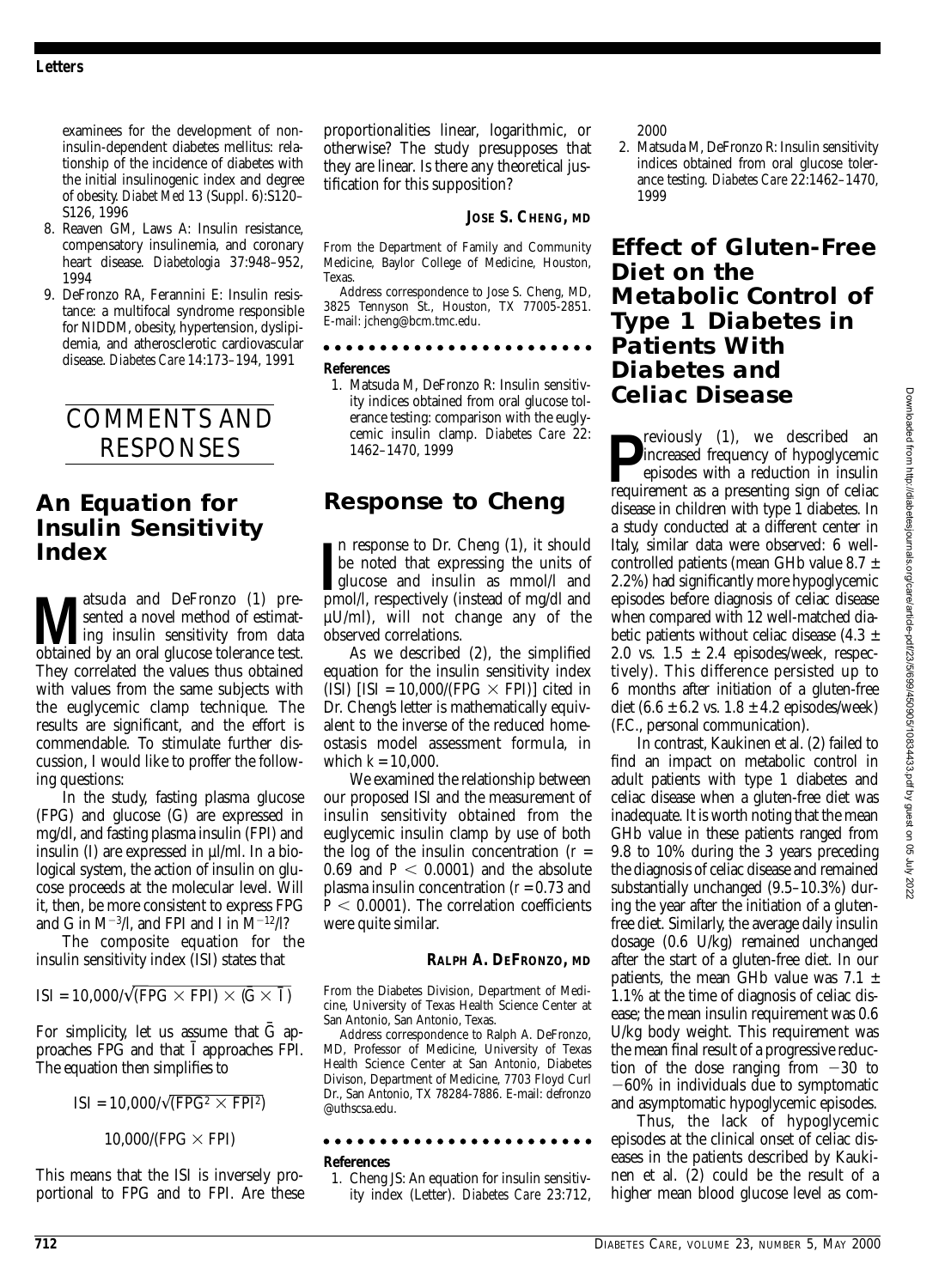lttp:/

pared with our patients who received an intensified therapy and had a better metabolic control (as determined by GHb values). In patients maintained at a strict metabolism (as our patients are), hypoglycemic crisis and a reduction of insulin requirement may more easily manifest as signs of celiac disease.

### **DARIO IAFUSCO, MD FRANCESCO REA, MD, PH FRANCESCO CHIARELLI, MD, PH ANGELIKA MOHN, MD FRANCESCO PRISCO, MD, PH**

From the Department of Pediatrics (D.I., F.R., F.P.), Second University of Naples, Naples; and the Department of Pediatrics (F.C., A.M.), University of Chieti, Chieti, Italy.

Address correspondence to Dario Iafusco, MD, Department of Pediatrics, Second University of Naples, Via S. Andrea delle Dame n. 4, 80138 Naples, Italy. E-mail: dario.iafusco@unina2.it.

### 

#### **References**

- 1. Iafusco D, Rea F, Prisco F: Hypoglycemia and reduction of the insulin requirement as a sign of celiac disease in children with IDDM (Letter). *Diabetes Care* 21:1379– 1380, 1998
- 2. Kaukinen K, Salmi J, Lahtela J, Siljamäki-Ojansuu U, Koivisto A-M, Oksa H, Collin P: No effect of gluten-free diet on the metabolic control of type 1 diabetes in patients with diabetes and celiac disease (Letter). *Diabetes Care* 22:1747–1748, 1999

### **Response to Iafusco et al.**

Effect of gluten-free diet on the metabolic control of type 1 diabetes in patients with diabetes and celiac disease

The letter of lafusco et al. (1) suggests<br>that the lack of hypoglycemic epi-<br>sodes in patients with celiac disease<br>and diabetes might be a consequence of he letter of Iafusco et al. (1) suggests that the lack of hypoglycemic episodes in patients with celiac disease poor glycemic control. Evidence shows that the risk for hypoglycemia is increased when the  $HbA_{1c}$  percentage is low (2). This phenomenon may indeed explain why this complication was rarely observed in our series, in which the mean  $HbA_{1c}$ value of our patients varied from 8.5 to 10%. However, we must also emphasize that our untreated celiac disease patients

were generally in good condition; most of them had only vague, if any, symptoms of celiac disease. More than likely, the risk of hypoglycemia will be considerably greater in patients suffering from a severe malabsorption. The risk may further differ between adults and children who have both celiac disease and diabetes.

The low frequency of hypoglycemic episodes does not refute our conclusion that a gluten-free diet has no influence on the metabolic control of diabetes. Nevertheless, we fully agree that, in some cases, hypoglycemia can be due to untreated celiac disease. Celiac disease should be considered in type 1 diabetes patients who frequently experience hypoglycemic events. Furthermore, whenever the metabolic control is poor in patients with concomitant diabetes and celiac disease, other autoimmune conditions should be considered. The coexistence of celiac disease, type 1 diabetes, and autoimmune thyroid disease or Addison's disease is not uncommon (3).

On the other hand, it is worth noting that in the series of Chiarelli (1), hypoglycemic events were even more frequent in celiac patients who had maintained a gluten-free diet for 6 months than they were before the start of the diet (6.6 and 4.3 episodes on average, respectively). This observation, we feel, supports our conclusion that gluten-free diet has, by and large, little if any effect on the metabolic control of diabetes.

Restricting celiac screening to diabetic patients who suffer from hypoglycemic complications means that most cases would remain undetected. According to several reports, the prevalence of celiac disease in type 1 diabetes is as high as 2–7%. Endomysial (4) and tissue transglutaminase (5,6) antibody assays are highly specific tests and are sensitive enough to effectively screen for celiac disease. Therefore, it is now feasible to screen all patients with type 1 diabetes for celiac disease; this has been our practice for more than 10 years.

We have not carried out active screening only to improve the metabolic control of diabetes. We consider that our screening policy is further justified for other reasons. First, the aim is to treat celiac disease before overt malabsorption develops. Second, osteopenia is a problem in both diabetes (7) and celiac disease (8). A low bone mineral density can improve even in asymptomatic celiac patients when they are placed on a gluten-free diet (9).

A gluten-free diet may be difficult to maintain for diabetic patients. Prospective studies are warranted to evaluate the quality of life before and after the treatment of celiac disease in individuals with concomitant type 1 diabetes.

> **KATRI KAUKINEN, MD JORMA SALMI, MD JORMA LAHTELA, MD HEIKKI OKSA, MD PEKKA COLLIN, MD**

From the Department of Internal Medicine, Tampere University Hospital and Medical School, University of Tampere, Tampere, Finland.

Address correspondence to Pekka Collin, MD, Medical School, University of Tampere, P.O. Box 607, FIN-33101 Tampere, Finland. E-mail: pekka.collin@uta.fi.

. . . . . . . . . . . . . . . . . .

### **References**

- 1. Iafusco D, Rea F, Chiarelli F, Mohn A, Prisco F: Effect of gluten-free diet on the metabolic control of type 1 diabetes in patients with diabetes and celiac diseases (Letter). *Diabetes Care* 23:712–713, 2000 Downloaded from http://diabetesjournals.org/care/article-pdf/23/5/699/450905/10834433.pdf by guest on 05 July 2022
- 2. The Diabetes Control and Complications Trial Research Group: Hypoglycemia in the Diabetes Control and Complications trial. *Diabetes* 46:271–286, 1997
- 3. Kaukinen K, Collin P, Mykkänen A-H, Partanen J, Mäki M, Salmi J: Celiac disease and autoimmune endocrinologic disorders. *Dig Dis Sci* 44:1428–1433, 1999
- 4. Ladinser B, Rossipal E, Pittschieler K $\approx$ Endomysium antibodies in coeliac disease: an improved method. *Gut* 35:776–778, 1994
- 5. Dieterich W, Laag E, Schopper H, Volta Ug Ferguson A, Gillett H, Riecken EO, Schuppan D: Autoantibodies to tissue transglutaminase as predictors of celiac disease. *Gastroenterology* 115:1317–1321, 1998
- 6. Sulkanen S, Halttunen T, Laurila K, Kolho K-L, Korponay-Szabo I, Sarnesto A, Savilahti E, Collin P, Mäki M: Tissue transglutaminase autoantibody enzyme-linked immunosorbent assay in detecting celiac disease. *Gastroenterology* 115:1322–1328, 1998
- 7. Selby PL: Osteopenia and diabetes. *Diabet Med* 5:423–428, 1988
- 8. Corazza GR, Di Sario A, Cecchetti L, Tarozzi C, Corrao G, Bernardi M, Gasbarrini G: Bone mass and metabolism in patients with celiac disease. *Gastroenterology* 109:122–128, 1995
- 9. Mustalahti K, Collin P, Sievänen H, Salmi J, Mäki M: Osteopenia in patients with clinically silent coeliac disease warrants screening. *Lancet* 354:744–745, 1999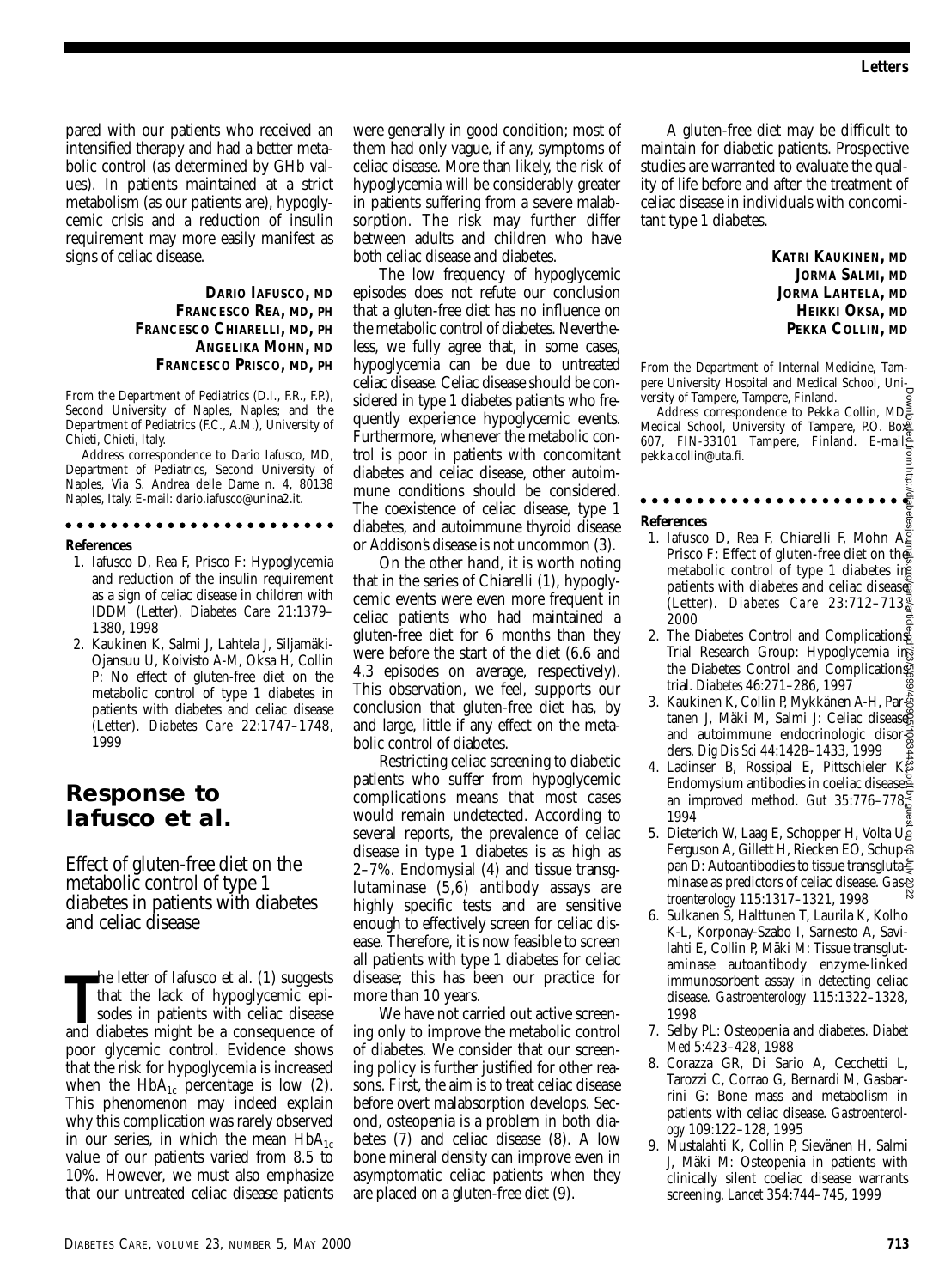## **Prediction of Albumin Excretion Rate From Albumin-to-Creatinine Ratio**

**The Term and School and School and School and School and School albuminuria in diabetes (1,2). The crux** wo recent articles in *Diabetes Care* have continued the long-running debate about methods of screening of this issue is whether the information that can be obtained from spot urine samples (either albumin concentration or the albumin-to-creatinine ratio) can provide equivalent information to a timed albumin excretion rate, on which our current definitions of albuminuria are based. Spot samples have the huge advantage of not requiring accuracy of either timing or volume measurement, both of which are potent sources of patient dissatisfaction and error in clinical practice.

Harvey et al. (1) and Bakker (2) have estimated cutoff values for albumin-to-creatinine ratios that predict values for the albumin excretion rate. Both have emphasized that values discriminating between normal and abnormal albuminuria are dependent on age and sex (1,2). Even though this approach is useful, it is worth remembering an alternative method that was first suggested by Ginsberg et al. (3) in 1983. The daily urine creatinine excretion, which is relatively constant, can be estimated from the Cockcroft-Gault formula, which takes into account age, sex, and body size (4). The formula is as follows: creatinine excretion (mmol/day) =  $[(140 - age) \cdot weight]$  $(kg)/k$ , where  $k = 665$  for men and 782 for women. The estimated urine creatinine multiplied by the albumin-to-creatinine ratio gives an estimate of 24-h urine albumin excretion.

In 1992, we published data on the agreement between the albumin excretion rate estimated in this way from spot samples and the albumin excretion rate measured by 24-h urine collections and on the agreement between repeated 24-h urine collections (5). We demonstrated that the estimate gave numerically similar values to the measured samples with a degree of agreement similar to that found between timed collections. The errors inherent in the estimates were trivial compared with the day-to-day variability in albumin excretion (5). This simple device deserves wider appreciation.

### **TIM CUNDY, MD JOHN BAKER, MD**

From the Department of Medicine, University of Auckland, Auckland, New Zealand.

Address correspondence to Tim Cundy, MD, Department of Medicine, Auckland Hospital, Private Bag 92-019, Auckland 1, New Zealand. E-mail: t.cundy@auckland.ac.nz.

### . . . . . . . . . . . . . . . . . . .

### **References**

- 1. Harvey JN, Hook K, Platts JK, Devarjoo S, Meadows PA: Prediction of albumin excretion rate from albumin-to-creatinine ratio (Letter). *Diabetes Care* 22:1597–1598, 1999
- 2. Bakker AJ: Detection of microalbuminuria: receiver operating characteristic curve analysis favors albumin-to-creatinine ratio over albumin concentration. *Diabetes Care* 22:307–313, 1999
- 3. Ginsberg JM, Chang BS, Matarese RA, Garella S: Use of single-voided urine samples to estimate quantitative proteinuria. *N Engl J Med* 309:1543–1546, 1983
- 4. Cockcroft DW, Gault MH: Prediction of creatinine clearance from serum creatinine. *Nephron* 16:31–41, 1976
- 5. Cundy TF, Nixon D, Berkahn L, Baker J: Measuring the albumin excretion rate: agreement between methods and biological variability. *Diabet Med* 9:138–143, 1992

### **Response to Cundy and Baker**

The methodology recommended by Cundy and Baker (2) is a useful means of estimating 24-h urinary albuminhe methodology recommended by Cundy and Baker (2) is a useful means of estimating 24-h urinary to-creatinine ratio (ACR). Such a methodology uses the Cockcroft-Gault equation to factor age, sex, and body weight into account (1,2). The diagnostic values of the ACR, as it is commonly used in current methodologies, incorporate only the effect of sex. Cundy and Baker's recommendation is useful for the comparison of ACR values with 24-h urinary albumin values, but in Europe in recent years, we have moved toward timed overnight collections as the gold standard in the assessment of diabetic proteinuria, because posture and activity are controlled for and collection is simplified for the patient. The Cockcroft-Gault equation, as currently validated, does not allow calculation of the overnight albumin excretion rate from the ACR (3). In general clinical practice, a decision on whether the result indicates normal albumin excretion, microalbuminuria, or established nephropathy is all that is required.

For this purpose, the cutoff values that we derived are satisfactory (4). They generally provide a clear distinction of microalbuminuria from normal, because the diagnostic values are far removed from the normal population mean (5).

We found that the ACR had less within-subject variation than timed overnight measurements (4). For this reason, coupled with its simplicity, we feel that the use of single samples with or without the conversion to 24-h albumin excretion rates, as advocated by Cundy and Baker, is preferable for large surveys and routine clinical use.

### **JOHN N. HARVEY, MD**

From the University of Wales College of Medicine, Wrexham Academic Unit, Wrexham, U.K.

Address correspondence to John N. Harvey, MD, Diabetes Unit, Gladstone Centre, Maelor Hospital, Croesnewydd Road, Wrexham Clwyd LL13 7TD, U.K. E-mail: john.harvey@new-tr.wales.nhs.uk.

### 

### **References**

- 1. Cundy T, Nixon D, Berkahn L, Baker I: Measuring the albumin excretion rate: agreement between methods and biological variability. *Diabet Med* 9:138–143, 1992
- 2. Cundy T, Baker I: Prediction of albumin excretion rate from albumin-to-creatinine ratio (Letter). *Diabetes Care* 23:714, 2000
- 3. Cockcroft DS, Gault MH: Prediction of creatinine clearance from serum creatinine. *Nephron* 16:31–41, 1976
- 4. Harvey JN, Hood K, Platts JK, Devarajoo S, Meadows PA: Prediction of albumin excretion rate from albumin-to-creatinine ratio. *Diabetes Care* 22:1597–1598, 1999
- 5. Watts GF, Morris RW, Khan K, Polak A: Urinary albumin excretion in healthy adult subjects: reference values and some factors affecting their interpretation. *Clin Chim Acta* 172:191–198, 1988

## **Is There Any Use for the Oral Glucose Tolerance Test?**

In relation to the ongoing debate on the<br>
new diagnostic criteria, we appreciated<br>
the balanced view of Dr. Perry (1),<br>
expressed in a letter published in a recent n relation to the ongoing debate on the new diagnostic criteria, we appreciated expressed in a letter published in a recent issue of this journal. The author quite correctly states that merits and limits are built into any screening method and warns against sterile discussions about the need for a compromise between the pragmatic